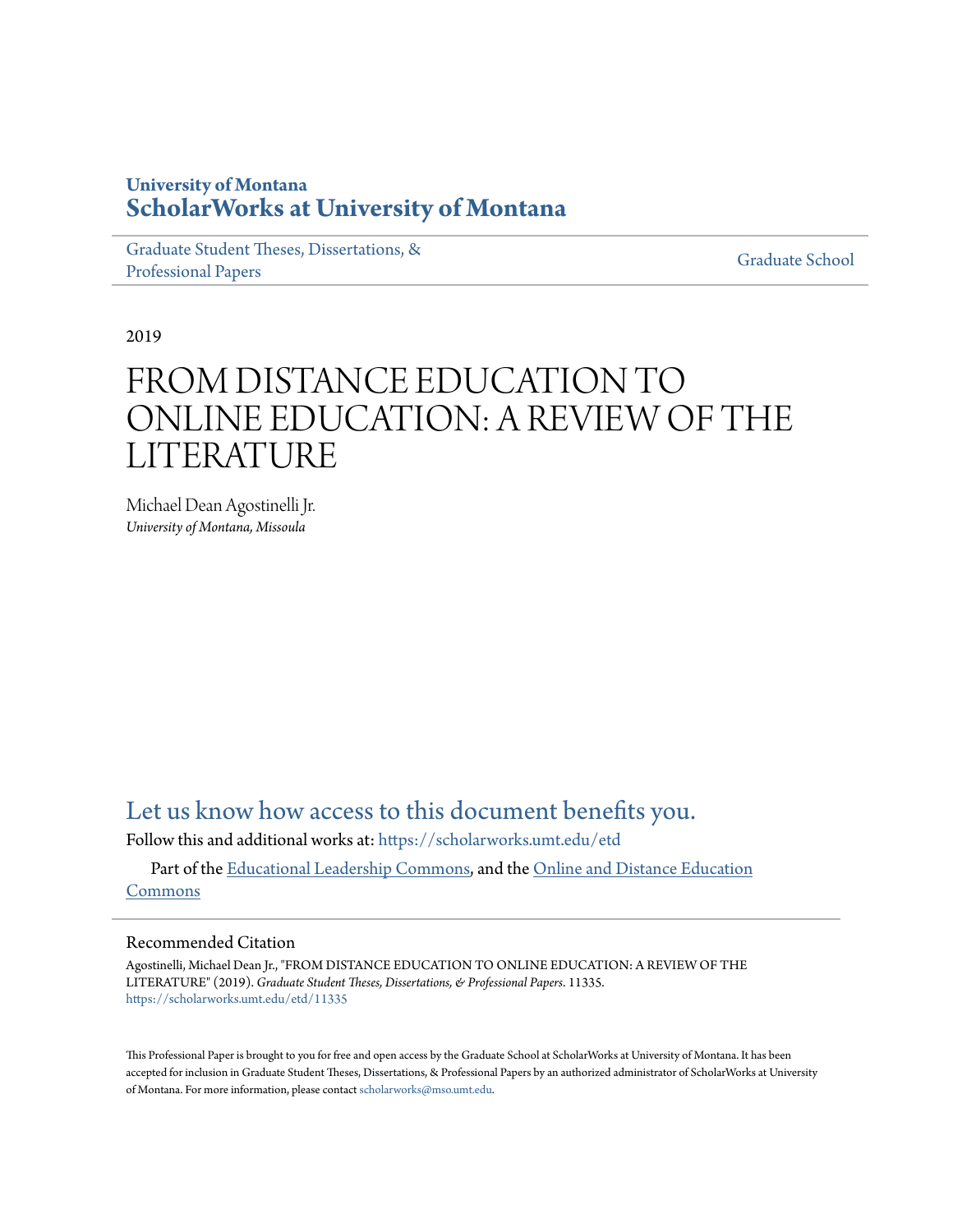### FROM DISTANCE EDUCATION TO ONLINE EDUCATION: A REVIEW OF THE

#### LITERATURE

By

## MICHAEL DEAN AGOSTINELLI JR

B.A. Elementary Education, Carroll College, Helena, Montana, 2000 M.S. Educational Technology, Boise State University, Boise, Idaho, 2004

Professional Paper

presented in partial fulfillment of the requirements for the degree of

> Educational Specialist in Educational Leadership

The University of Montana Missoula, MT

May 2019

Approved by:

William P. McCaw, Ed.D., Chairperson Educational Leadership

> John Matt, Ed.D. Educational Leadership

Zhen Cao, Ed.D. Modern and Classical Languages and Literatures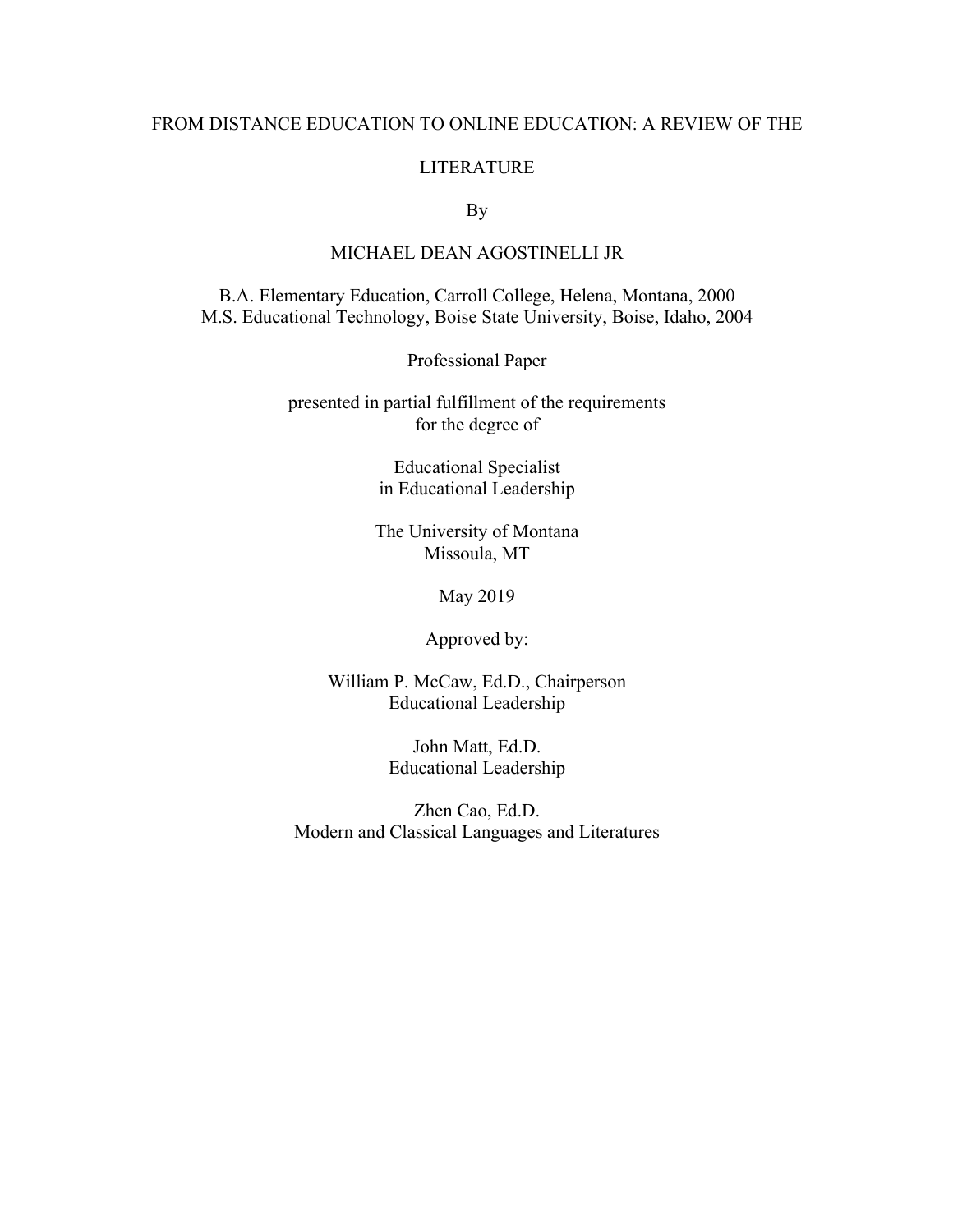Agostinelli, Mike, Ed.S., Spring 2019 Educational Leadership

Abstract: From Distance Education to Online Education: A review of the literature

Chairperson: William P. McCaw Ed.D.

 Distance learning has come a long way over the past 150 years. From the initial days of text based correspondence courses by mail to the immediate learning powered by the internet and online courses, distance learning is a much more interactive and engaging learning experience in 2019. The third generation of distance education, online learning, has delivered powerful learning models and frameworks, like Community of Inquiry and Adolescent Community of Engagement. These models and frameworks help educators create meaningful teacher to student interactions. Additionally they provide researched based approaches to designing powerful authentic learning opportunities where student to student discussion and communication deepens the learning experience. As researchers have moved into the third decade of the third generation of distance learning, a more nuanced approach to student online learning has emerged. Researchers have begun to examine supporting student success at each level of the K-20 online educational experience and are finding different learner needs at each level. This literature review aims to review the history of distance education to create a historical background of the development of this learning avenue which has become very common today. With a historical perspective in place, this review will look at the current factors in this generation of distance education (online learning) that have impacted successful student outcomes.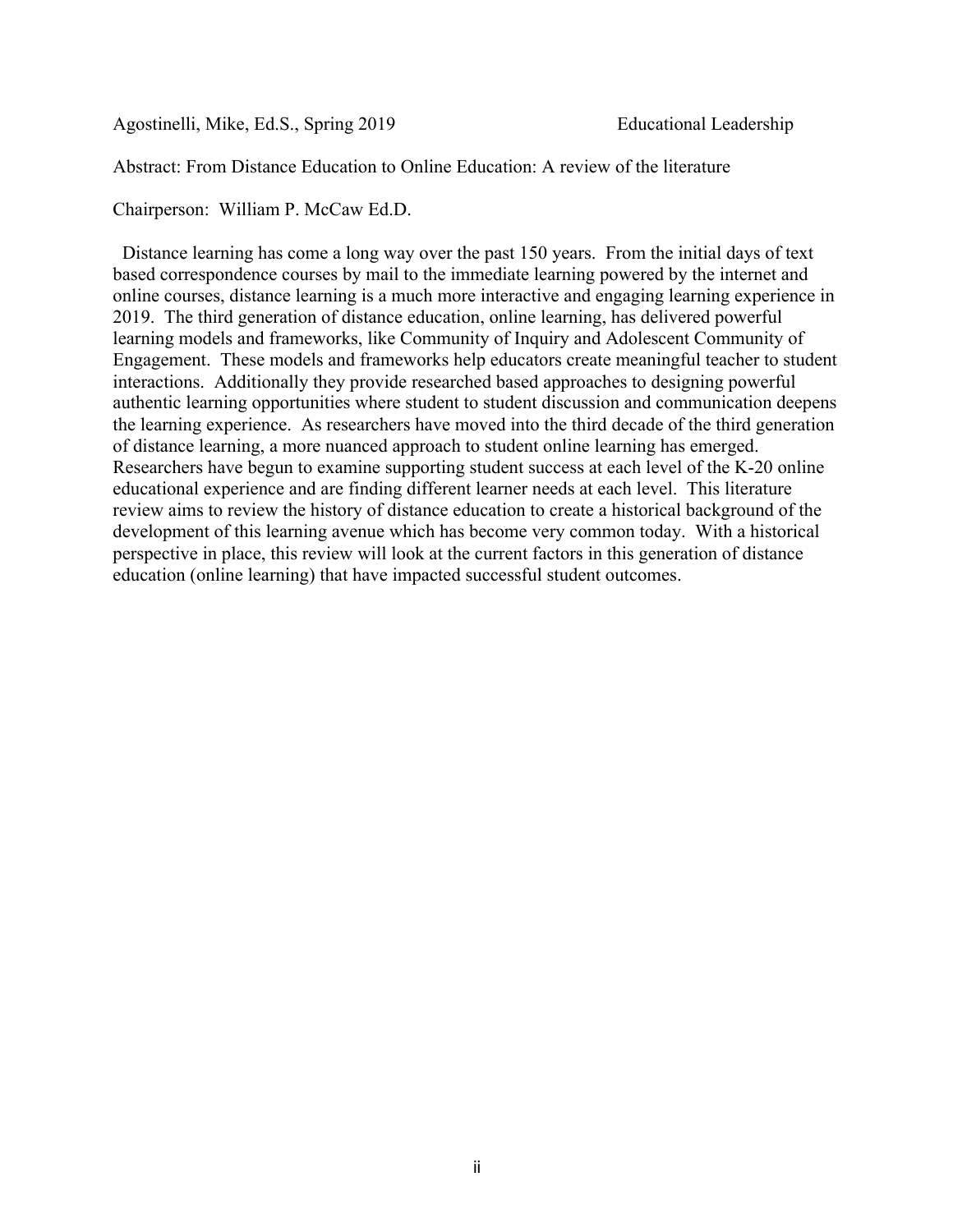# **Table of Contents**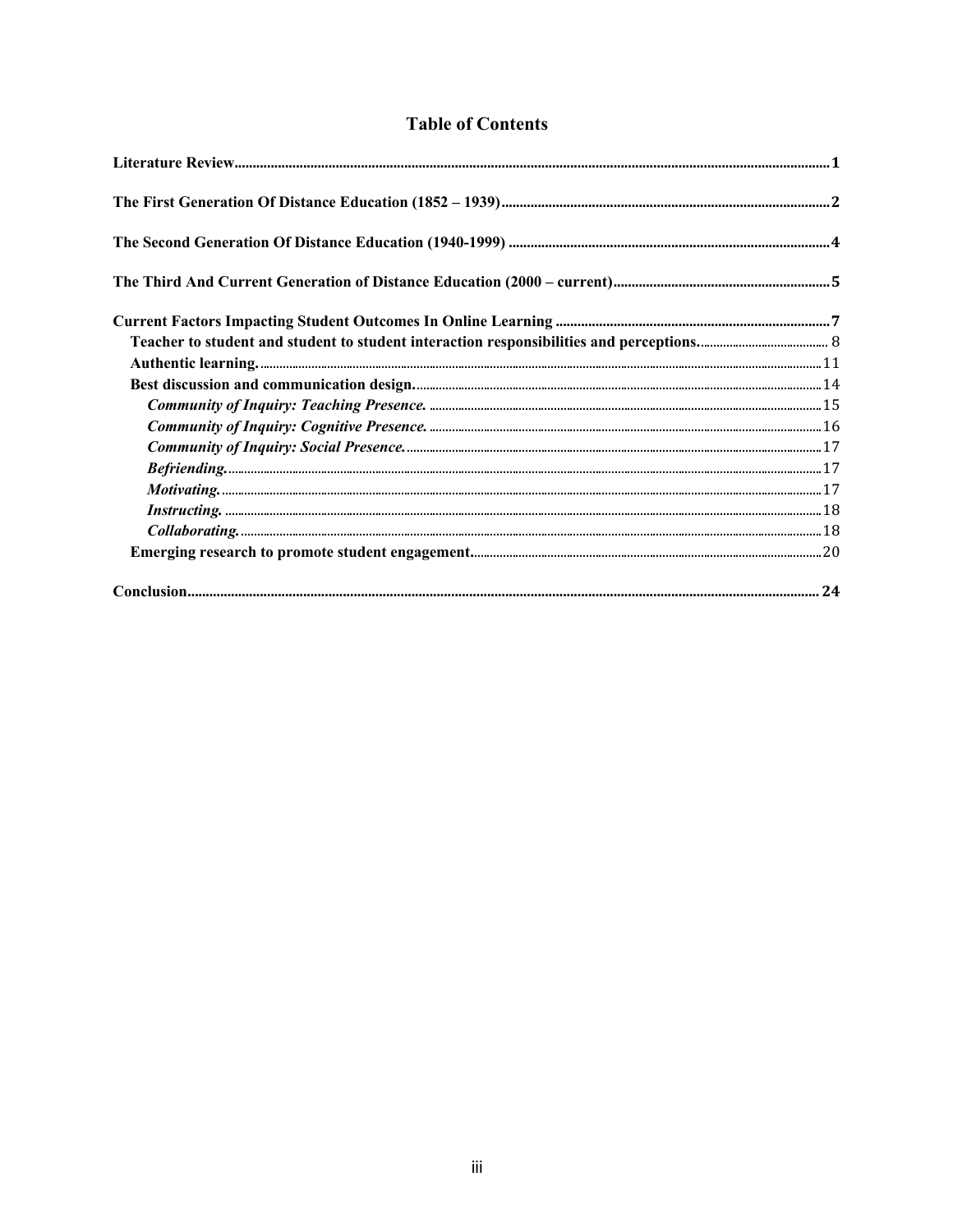The educational landscape in 2019 is vastly different from twenty years ago. School choice, combined with ever growing course formats and options, have created many different learning pathways for students. One of these options is online learning. All educational leaders need to know and understand this learning design as it is becoming an increasingly popular option across the country. This understanding is helpful for school leaders to advise and educate the school community of the best learning pathways for individual students (Tokuhama-Espinosa, 2014). It is also important for school leaders to understand the history of online learning. To understand online learning an educational leader must first understand how online learning emerged from distance education.

#### **Literature Review**

Distance education has been part of the educational landscape in the United States for over 150 years. Anna Ticknor has been recognized as the first to offer distance education when she established the Society to Encourage Studies at Home in 1873 (Casey, 2008). Over that time, distance education has gone through three generations of development to the current online learning of today. This literature review aims to review the history of distance education to create a background of the development of this learning avenue which has become very common today. With a historical perspective in place, this review will look at the current factors in this generation of distance education (online learning) that have impacted successful student outcomes.

The Department of Education (College Accreditation in the United States, 2019) defined distance education as:

education that uses one or more of the technologies listed in paragraphs (1) through (4) to deliver instruction to students who are separated from the instructor and to support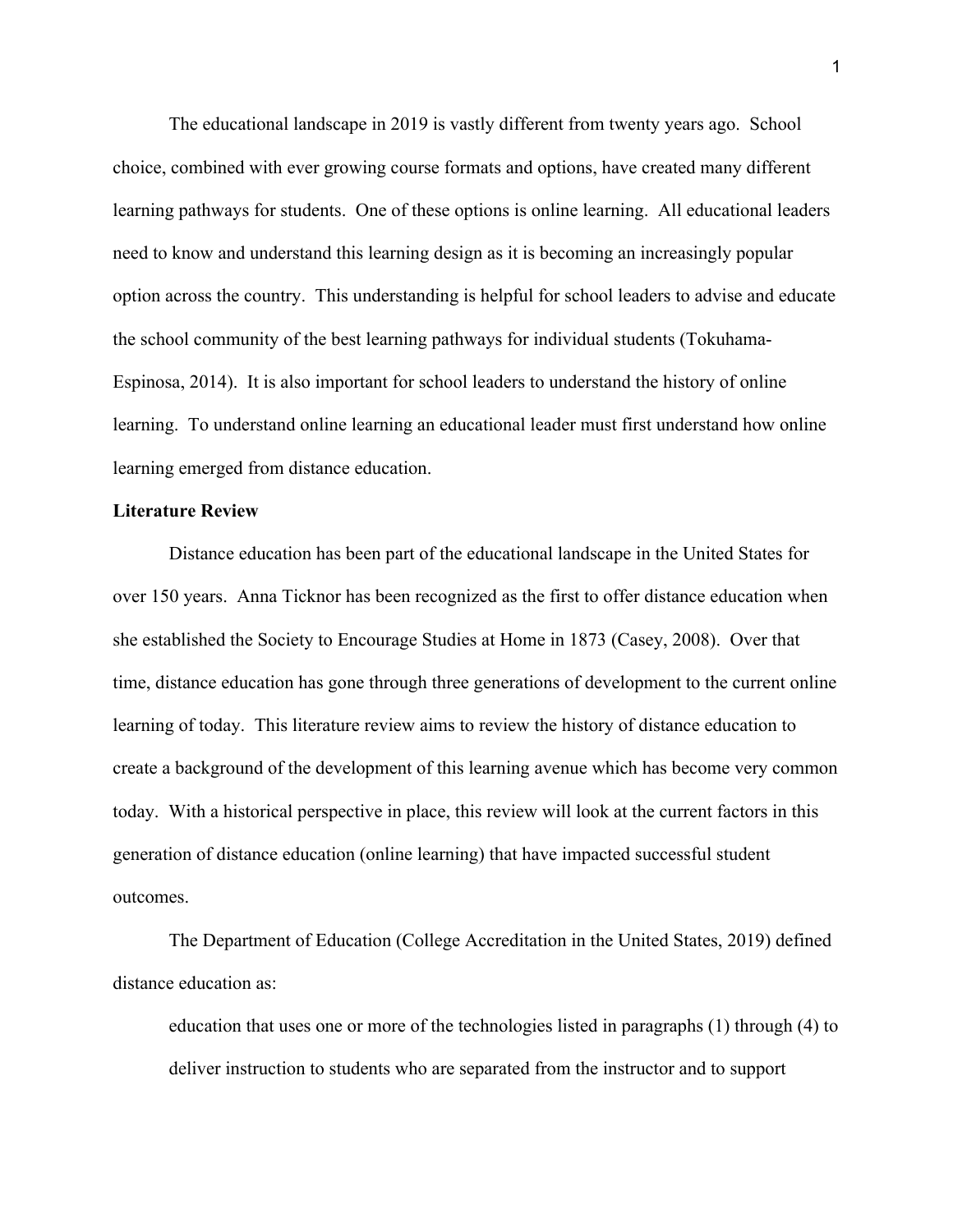regular and substantive interaction between the students and the instructor, either synchronously or asynchronously. The technologies may include--

(1) The internet;

(2) One-way and two-way transmissions through open broadcast, closed circuit, cable, microwave, broadband lines, fiber optics, satellite, or wireless communications devices; (3) Audioconferencing; or

(4) Video cassettes, DVDs, and CD-ROMs, if the cassettes, DVDs, or CD-ROMs are used in a course in conjunction with any of the technologies listed in paragraphs (1) through (3). (p. 2)

This definition has been especially comprehensive as it references techniques and technologies of the past and our present in 2019. Distance learning has evolved through three generations of development (Nipper, 1989). There are some common threads throughout each generation even as technology has made it possible to diversify and evolve the learning model.

#### **The First Generation Of Distance Education (1852 – 1939)**

In 1852 the Pittsburg Shorthand training program was the first correspondence course in the United States (Casey, 2008). This program utilized the United States postal service to mail cutting edge stenographic techniques to secretaries across the country. Participating secretaries would be mailed their initial packet of learning exercises. Once they completed the required coursework, they would send their work to the Phonographic Institute in Cincinnati, OH, and then would receive a certificate of expertise in stenographic shorthand skills (Matthews, 1999). Correspondence courses became even more widely used in the 1870's with the creation of the first school focused entirely on distance learning. The Society to Encourage Studies at Home was founded by Anna Eliot Ticknor in 1873. "Ticknor's Society established one of America's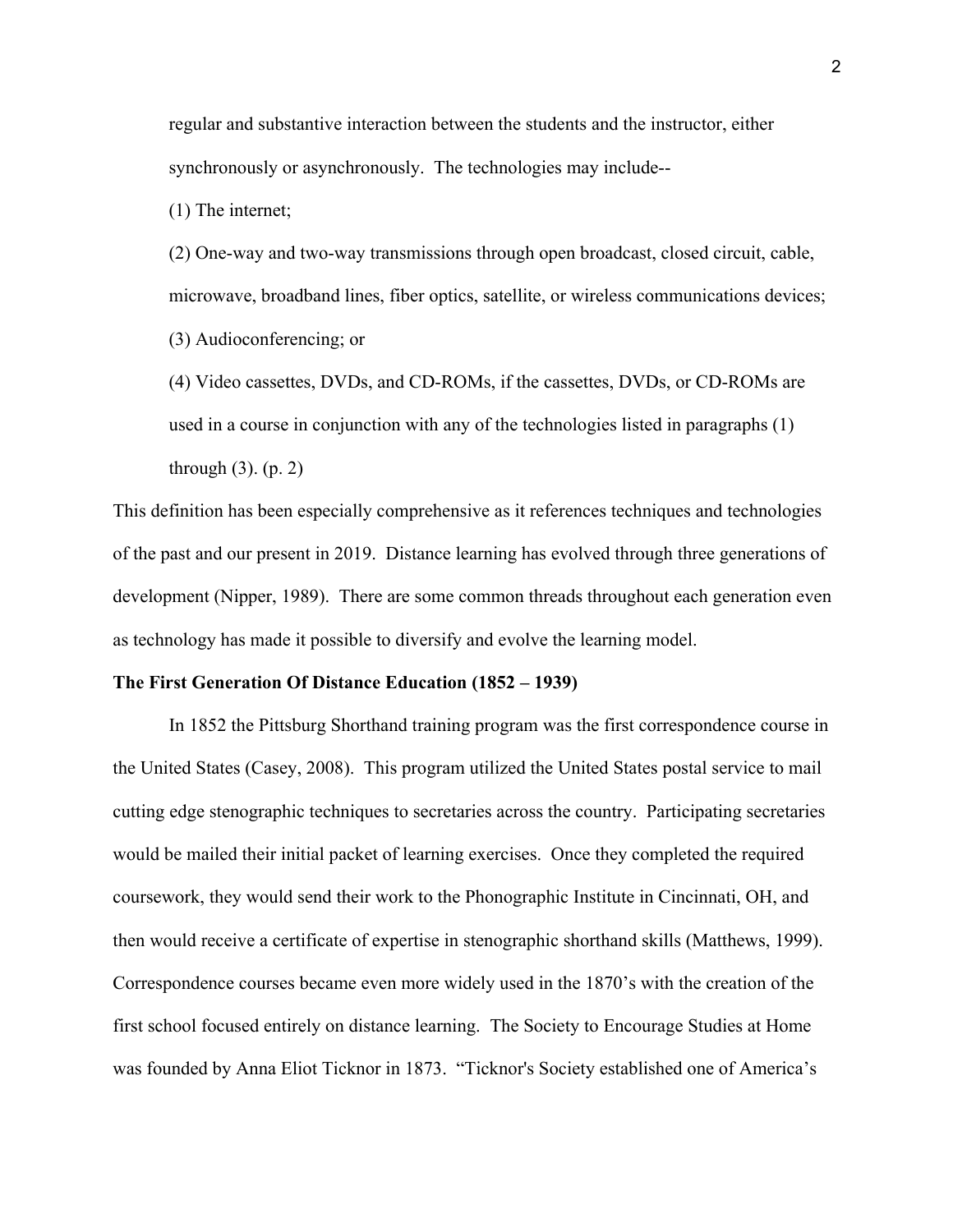first correspondence schools, a distance learning option conducted through the mail" (Caruth  $\&$ Caruth, 2013, p. 141). The Society focused on correspondence courses for women and served over 7,000 students during the school's 24 years of operation. By the end of the 19th century and beginning of the 20th century, more and more organizations were offering distance learning courses to a wide range of learners. "Correspondence study was flourishing with universities and private schools providing instruction to elementary, secondary, higher education, and vocationally-oriented learners" (Willis, 1993, p. 9).

The widespread adoption of correspondence courses opened opportunities for rural Americans to have access to degree programs that were previously only available to those that lived near larger cities. This offered opportunities for colleges and universities to expand their reach and achieve their goal of enrollment growth. "Education by mail was a quality approach to achieve such a goal because it allowed the university to access an infinite number of potential students" (Larreamendy-Joerns & Leinhardt, 2006, p. 572). While broad access to coursework was a benefit to the industrialization of the United States, correspondence courses did have some drawbacks. "Inhibiting factors included slow physical delivery of materials and the lack of inherently valuable feedback/communication necessary to the teaching and learning process" (Courtney & Wilhoite-Mathews, 2015, p. 262).

Correspondence courses during the first generation of distance education suffered from allowing for one-way communication that was isolated and did not offer an opportunity to collaboratively learn new concepts. "Correspondence study was, ultimately, a very individualized mode of learning that tends to isolate and insulate students from group learning processes" (Sumner, 2000, p. 275).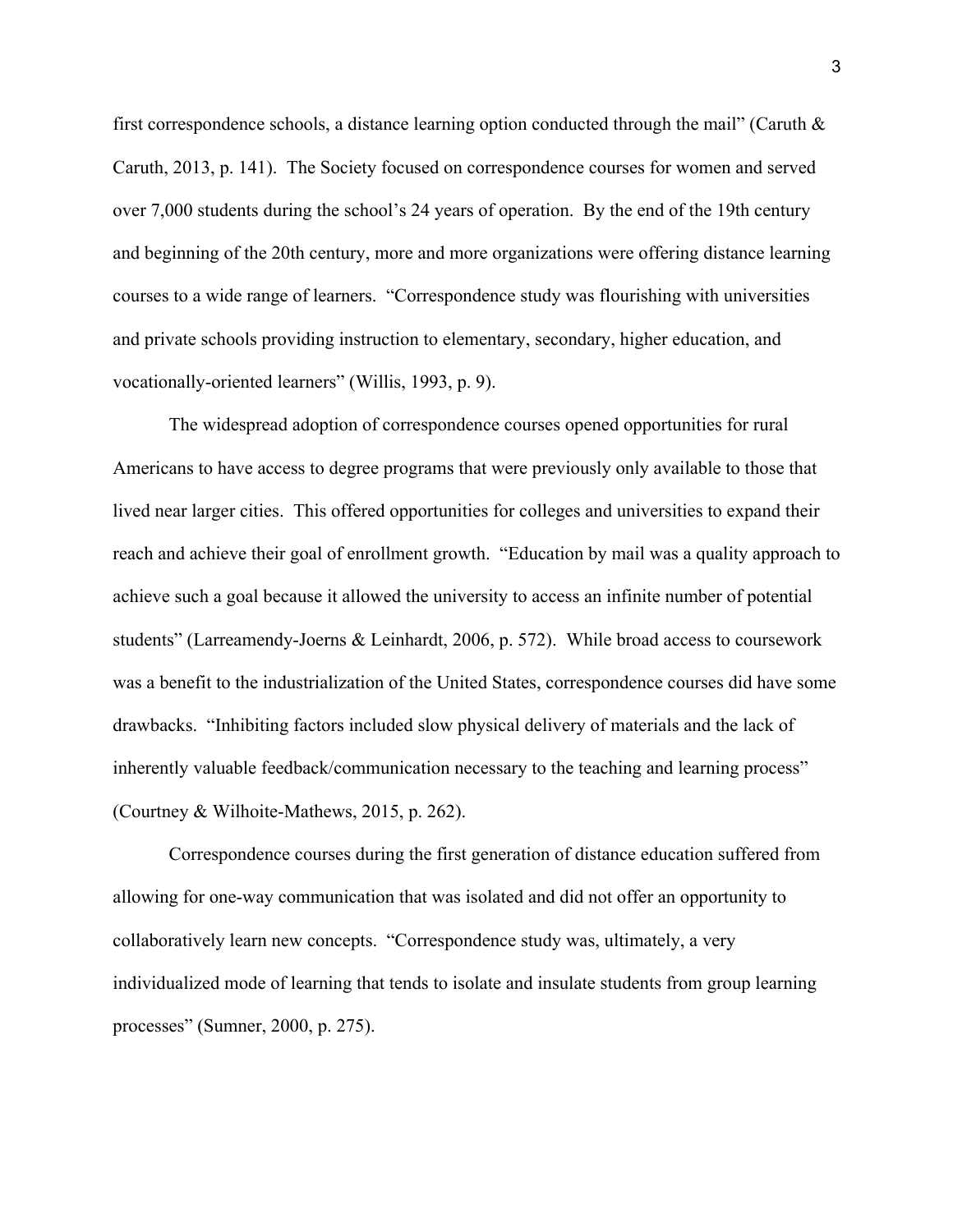#### **The Second Generation Of Distance Education (1940-1999)**

The invention and wide distribution of radio and television technologies defined the second generation of distance education. While still one-way mediums of information transfer, radio and television offer a more personalized experience for the learner by being able to hear and see the instructor (Casey, 2008). This generation of distance learning spanned most of the 20th century and was defined by the establishment of the Open University of the United Kingdom in 1969. "The Open University was a reflection of the time and place in which it arose, and an influence on numerous institutions in subsequent years" (Holmberg, 1986, p. 30). The establishment of the Open University was seen as "the beginning of a more prestigious era in the history of distance education" (Holmberg, 1986, p. 32). The addition of supplementary broadcasting and publishing to correspondence instruction as well as the addition of residential short courses, and support services at the local and regional levels modernized and revitalized the approach to distance education (Selman & Dampier, 1991).

While the additions of audio and video technologies added the opportunity to engage in more diverse learning practice, the one-way learning pathway remained an ongoing issue. Part of the issue was, "in spite of the accelerating development of new educational technologies, the vast majority of distance education throughout the world at the end of the 1980s was still primarily print-based" (Bates, 1993, p. 8). Additionally, much like the first generation of distance education, the second generation was mostly concerned with, "the production and distribution of teaching/learning material to the learners. Communication with the learners has been marginal, and communication amongst the learners has been more or less non-existent" (Nipper, 1989, p. 63). This meant that the second generation of distance learning continued to be an isolated learning experience.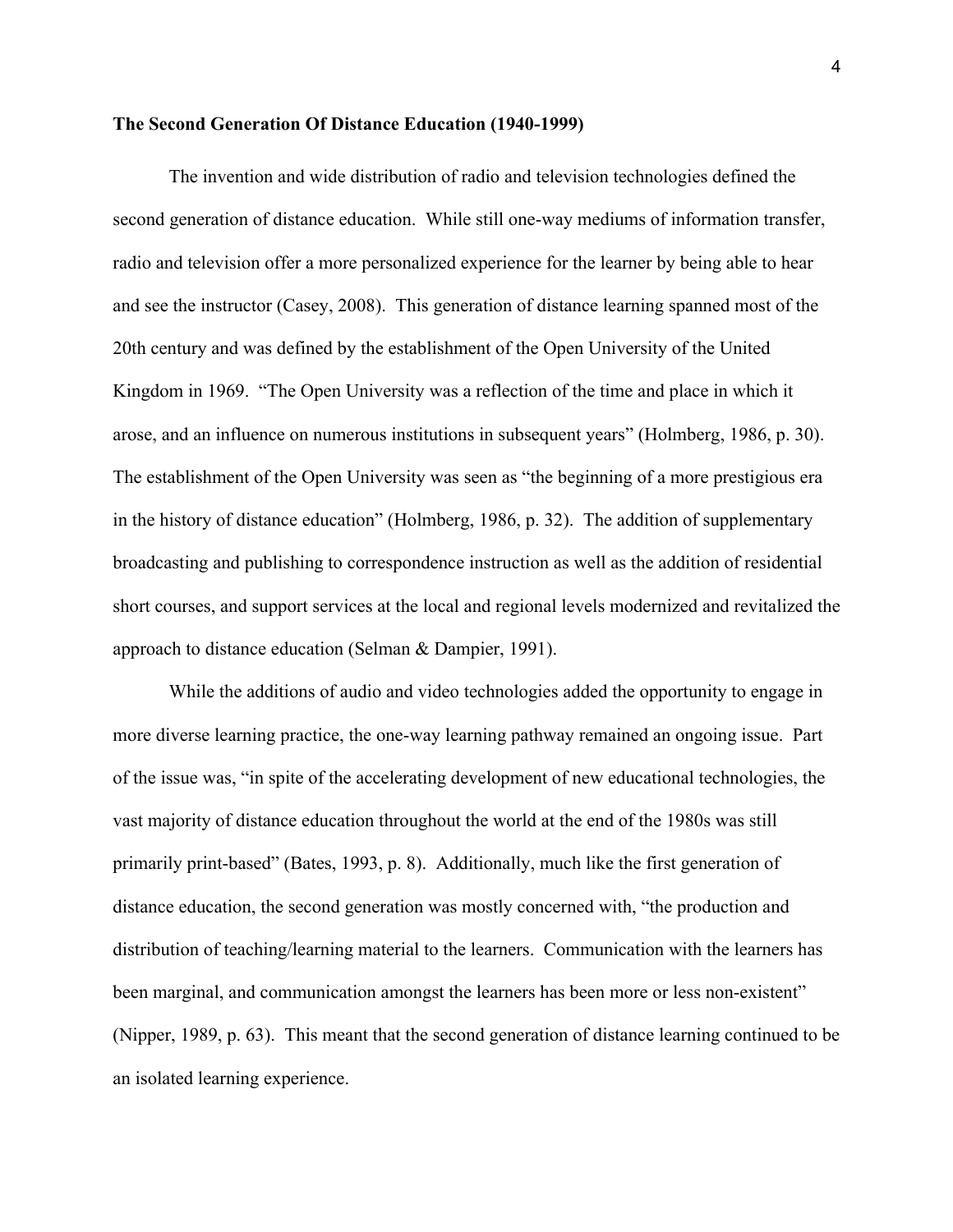The lack of social interaction in the learning process has been an issue in first and second-generation distance learning. Nipper (1989) noted, "it is not possible to promote the notion of learning as a social process without access to interactive communication facilities" (p. 64).

Although the technological innovations in mass communication provided an array of instructional choices for the creative instructor, the uneven nature of the communication flow meant that teacher-student interactions remained cumbersome, and less sophisticated modes of communication were used for student feedback to the teacher.

(Casey, 2008, p. 47)

As the United States entered the 21st century and Americans began adding personal computers into the home on a wide scale, the third generation of distance learning would have all the technology in place to provide true two-way learning in distance education.

#### **The Third And Current Generation of Distance Education (2000 – current)**

The technology revolution of the 21st century has impacted every aspect of our culture, including distance education. "The computer was the missing piece of the educational puzzle that would facilitate the free flow of information between teacher and learner as well as introduce the previously absent interpersonal aspects of communication" (Sumner 2000). While the personal computer was the first step to moving distance education into its third generation, the evolution of the internet firmly differentiated the learning experience. "With the introduction of high-speed broadband transmission, distance learning over the Internet became the next instructional frontier. The potential for interactive, virtual classrooms was limited only by the budget, institutional vision, and course management software" (Casey, 2008, p. 48). The internet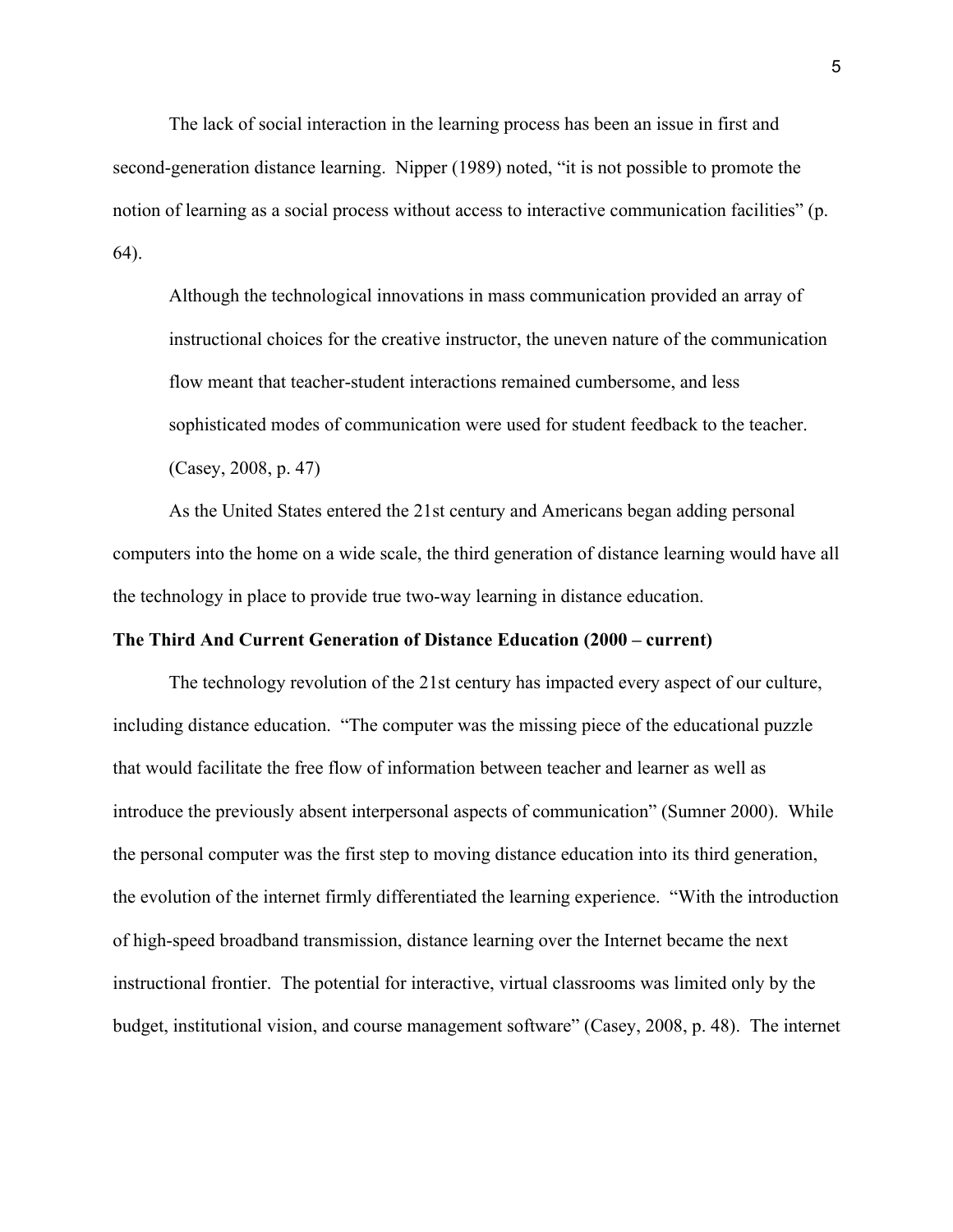has been so impactful on distance education that the term used for learning from a distance has changed to be commonly known as "online learning" (Casey, 2008).

Course management software, more commonly referred to as Learning Management Systems (LMS), brought a technological solution to harness the vastness of the internet for focused learning pathways. One of the first LMS's to the market was Blackboard Inc<sup>TM</sup> with the release of Blackboard CourseInfo in 1998. Since then, many more organizations have come to the marketplace. Some of the current major players in the Learning Management System marketplace are Moodle, Canvas, Schoology, and Blackboard. "These rapid technological advancements have provided enormous opportunities for academic institutions to better meet students' instructional needs" (Casey, 2008, p. 48).

Another structural advancement in the current third generation of distance learning has been the "learning object". Wayne Hodgins of the Institute of Electrical and Electronics Engineers (IEEE) Learning Standards Committee has been commonly regarded as the father of the "learning object" (Polsani, 2003). The IEEE defined the learning object as "any entity, digital or non-digital, which can be used, reused or referenced during technology supported learning" (Polsani, 2003, p. 2). The learning object was not possible in the first two generations of distance learning. The Wisconsin Learning Resource Center emphasizes this on their University of Wisconsin-Milwaukee's Center for International Education Web page which stated:

Learning objects are a new way of thinking about learning content. Traditionally, content comes in a several hour chunk. Learning objects are much smaller units of learning, typically ranging from 2 minutes to 15 minutes.

Learning objects: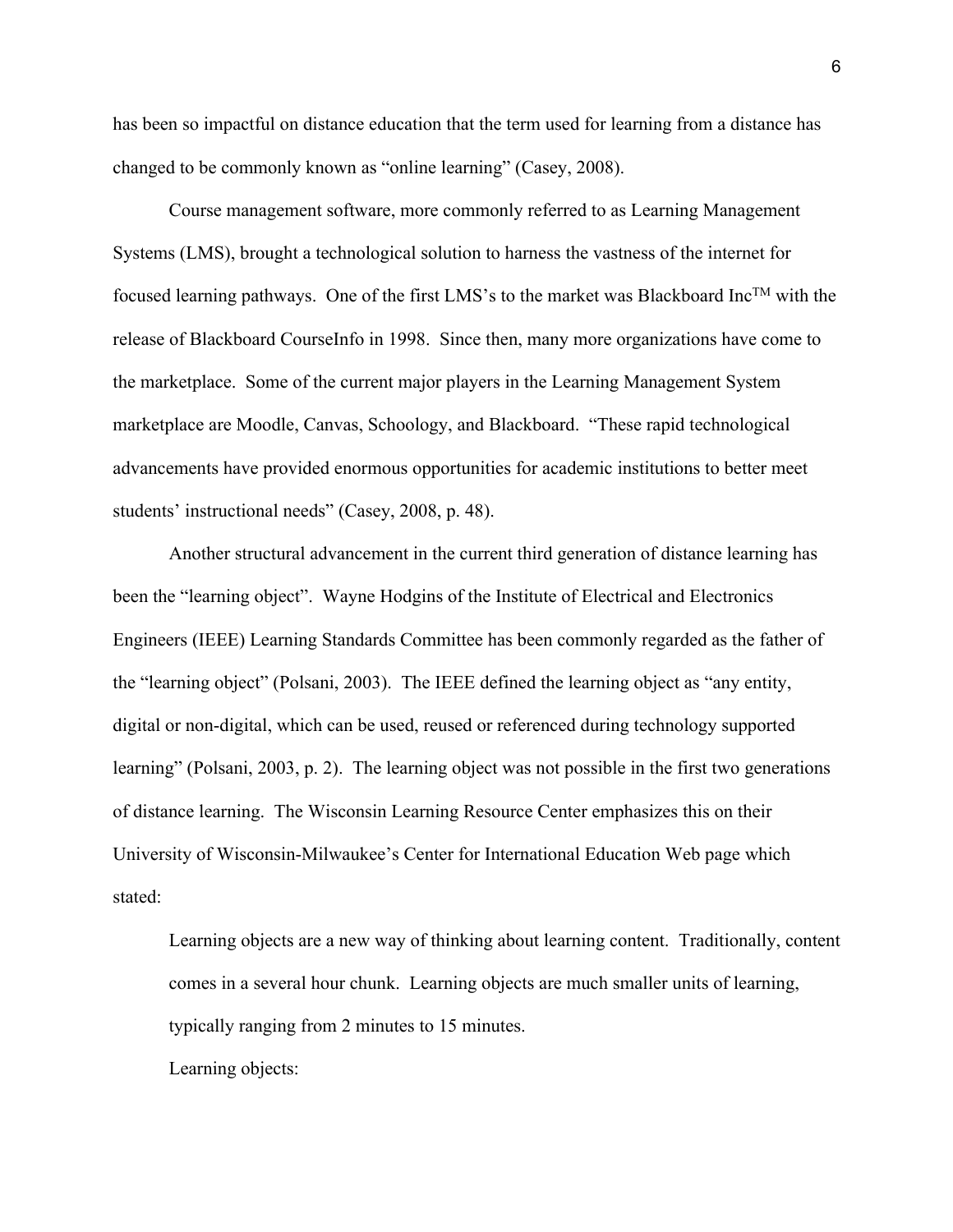- Are self-contained each learning object can be taken independently
- Are reusable a single learning object may be used in multiple contexts for multiple purposes
- Can be aggregated learning objects can be grouped into larger collections of content, including traditional course structures
- Are tagged with metadata which allows every learning object to be easily found by a search due to the descriptive information (2010, para. 4).

These learning objects not only build efficiencies for the instructor designing the learning, but also offer the ability to program immediate feedback for the learner.

As distance education has evolved with the ubiquity of the internet, so have our educational institutions. In 2000, the Open University had grown from a few hundred enrollments to serve "158,000 undergraduate students and 25,000 postgraduate students" (Casey, 2008, p. 48). The explosion of online courses has not just occurred at the higher education level. In 2015, over 2.2 million students were enrolled in at least one online course (Gemin, Pape, Vashaw, & Watson, 2015). This widespread adoption across the K-20 spectrum necessitates a clear understanding of the current factors that are leading to successful student outcomes in online learning.

#### **Current Factors Impacting Student Outcomes In Online Learning**

Given the widespread usage of online learning across the educational landscape, more and more researchers are investigating the components necessary to produce successful outcomes. The current research has focused around four components in online learning that lead to student success. Those four components are:

● teacher to student and student to student interaction responsibilities and perceptions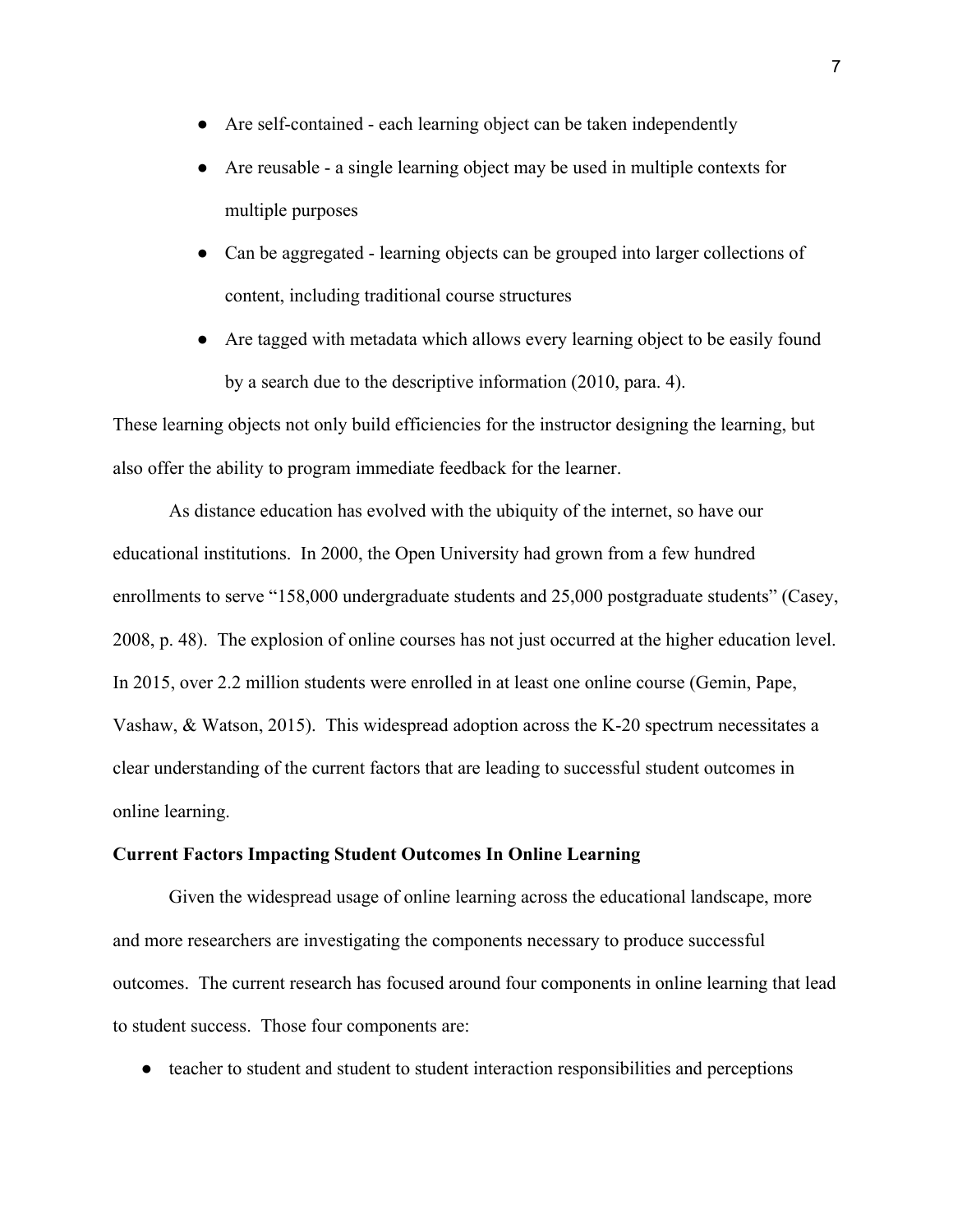- authentic learning
- best discussion and communication design
- emerging research to promote student engagement

**Teacher to student and student to student interaction responsibilities and perceptions.** Teacher to student interactions have always been an important aspect of the learning process. This continues to be true in online learning. "The instructor significantly influences the learning process, even in the online classroom" (Baker, 2004, p. 2). Two types of teacher to student interaction have distinguished themselves as practices that lead to successful student outcomes. Those two interactions are presence in the online classroom and immediacy of communication.

Being a present teacher in the face to face classroom requires showing up to school for the day. Presence as an online teacher requires thoughtful and purposeful communication (Baker, 2004). Online teachers can develop close relationships with their students (Borup, Graham, & Drysdale, 2014) through thoughtful execution of multiple communication approaches. One of those approaches has been the use of video lectures in the online classroom.

Online courses should consider the inclusion of video lectures in their course materials because the use of video meets different learners' preferences, increases students' engagement with content, enhances students' perception of better learning experiences through content interaction, and reinforces teaching presence in online courses.

(Scagnoli, Choo, & Tian, 2019, p. 408)

Video presence of the teacher, "bring(s) insights to the course, as an added value to the class" (Scagnoli, Choo, & Tian, 2019, p. 408). Another communication approach that increases teacher to student interaction has been the teacher's consistent social presence in the online classroom.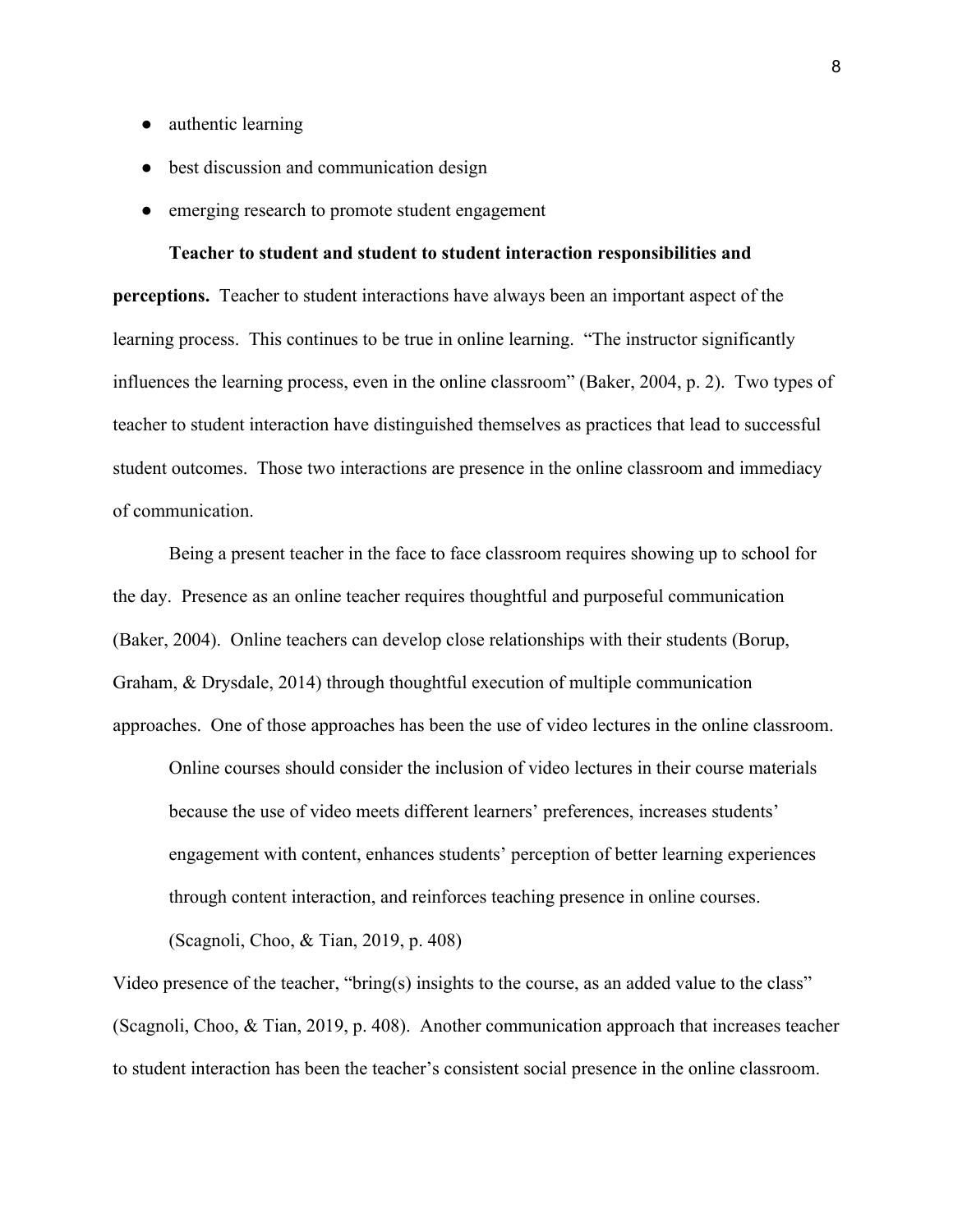This allows the teacher to "not just be a name on a screen" and for students to see them as "a real, live person" (Borup & Stimson, 2019, p. 36). Some of the strategies to reach this social presence are adding complete profile pages with hobbies and interests, video introductions, and by "sharing personal information throughout the semester in their one-on-one communications with students and course announcements" (Borup & Stimson, 2019, p. 34).

The second type of teacher to student interaction has been immediacy of communication. Some of the strategies teachers can apply are daily reminders, weekly announcements, periodic commentaries, and frequent updates (Baker, 2004). Additionally, online teachers need to prioritize responding to email and online discussions to reinforce their presence. "Lengthy delays between student inquiries and teacher responses communicate a sense of social distance to the students, analogous to the failure to return telephone calls or open the office door when knocked upon" (Baker, 2004, p. 11). Immediacy of communication is not limited to just textbased communication methods. Adding synchronous tools like phone conversations and web conferencing adds a level of depth to the communication that is difficult to convey through text. "An oft-noted limitation of textual communication is the lack of voice tone, and yet with a simple telephone call or audio clip, an instructor can use his or her voice to set the proper mood" (Baker, 2004, p. 11). When teacher presence has been reinforced by immediacy of communication, students are often successful. "It is proven that students attribute a successful learning experience with teaching presence" (Garrison, 2017, p. 48).

A profile has been emerging since 2000's of the characteristics that predict a successful online student. Near the beginning of the third generation of distance education, a large study conducted at the University of Tennessee at Chattanooga by Roblyer, Davis, Lloyd, Mills, Steven, Marshall, & Pape (2008) identified key characteristics of an online learner that are still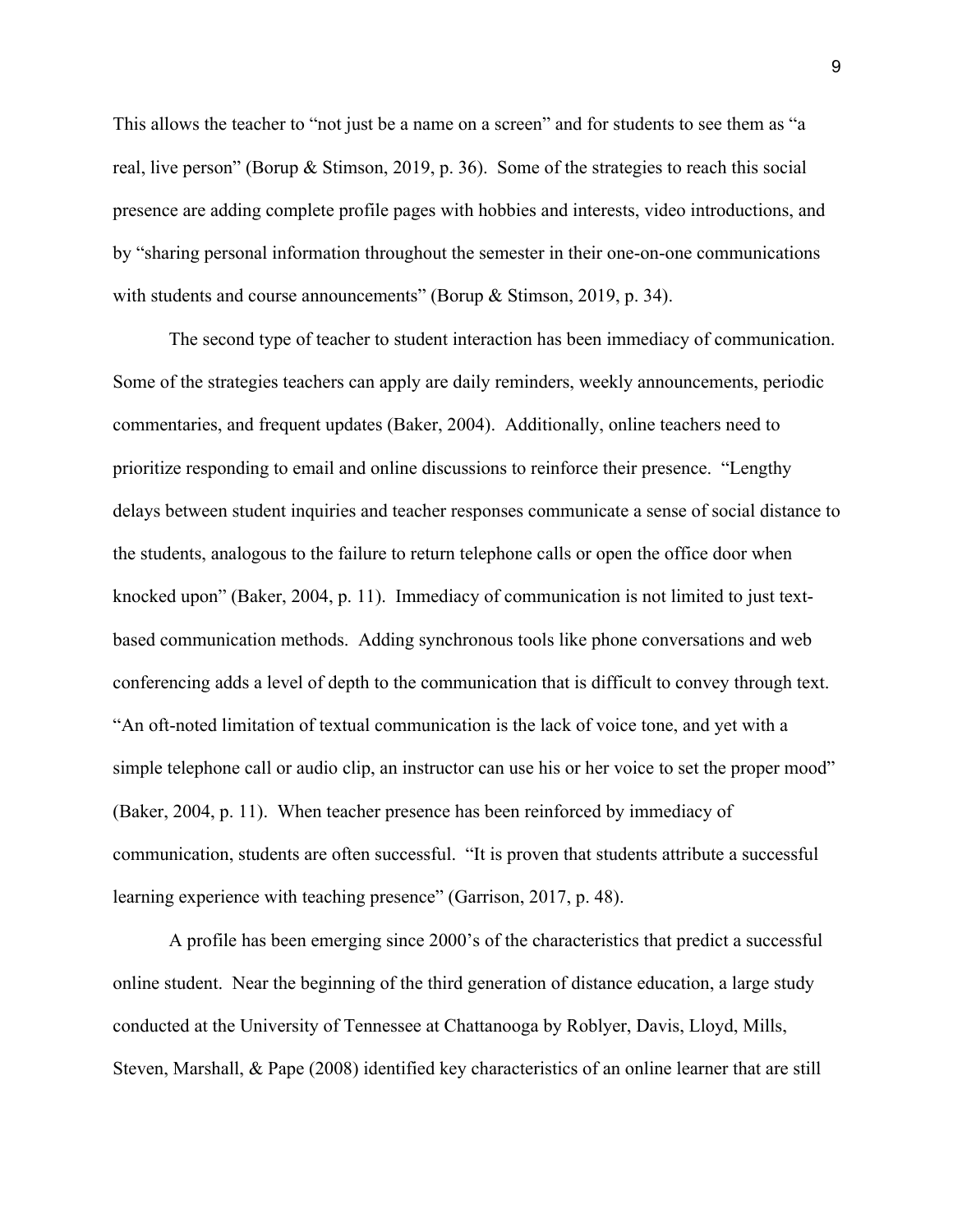widely referenced today. In their study, Roblyer et al., field tested their Educational Success Prediction Instrument-V2 on over 4,000 students enrolled in the Virtual High School (VHS). In this study Roblyer et al. (2008) found that:

As may be expected, students' past ability (e.g., as reflected in GPA) is a significant predictor of current success, but logistical analysis results indicate that, in addition to this student characteristic, cognitive student characteristics (e.g., technology access and selfefficacy and achievement and organization beliefs) also make a significant contribution. In addition, results indicate that environmental variables can play as important a role in students' success as the characteristics and background students bring to the course. In other words, certain learning conditions (e.g., allowing time at school to complete an online course, having a computer at home) can be combined with the prior achievement of a student (GPA) and individual cognitive student characteristics as measured by ESPRI to develop a useful predictive model for success in an online VHS course. (p. 105)

In addition to these findings, Garrison, Anderson, & Archer's (2000) Community of Inquiry (CoI) Framework adds an important characteristic to the online learner profile. Their CoI framework states that "a social presence is required for students to co-construct knowledge together because students need to feel comfortable communicating with each other prior to having meaningful content-centered discussions" (Garrison et al., 2000, p. 94). More recently, The Adolescent Community of Engagement (ACE) framework hypothesized that students are more likely to engage in courses when given collaborative learning opportunities that allow them to construct new knowledge jointly with their peers (Borup et al., 2014).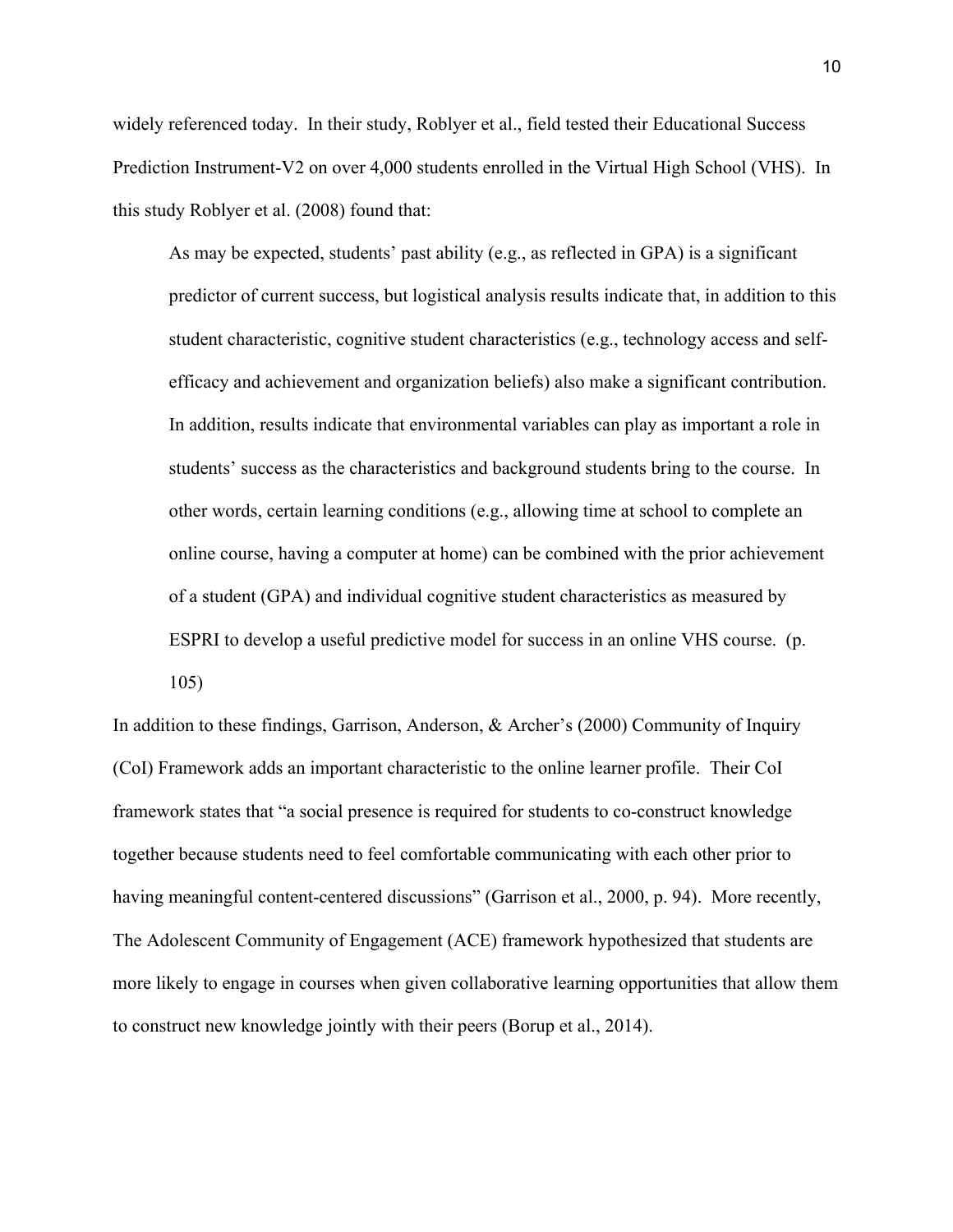Both teacher to student and student to student interactions and perceptions have a lasting impact on the overall success of a student in an online course. Students that enter an online course with a high GPA, willingness to participate with others, have basic technology skills, and have adequate time in their day for the course are more ready to be successful in the environment. If that student is then paired with a teacher that prioritizes immediacy of communication with a willingness to build relationships, current research suggests that student will be successful in an online course.

**Authentic learning.** The glossary of educational reform (2013) defines authentic learning as, "a wide variety of educational and instructional techniques focused on connecting what students are taught in school to real-world issues, problems, and applications" (para. 2). Authentic learning is designed to teach curriculum through the lens of real-world issues, problems, and applications. Newmann and Wehlage (1993) conceptualized five components of authentic learning from pedagogy and instruction perspectives. They contend that authentic learning entails:

- A. focusing on higher-order thinking as opposed to rote memorization of factual information
- B. involvement in deeper knowledge construction including problem-solving and understanding of complex meaning
- C. connectedness to the larger real-world social context
- D. engagement in substantive conversation, such as discussion and sharing of ideas and dialogue

E. inclusion of social support for all students to achieve high expectations. (p. 8) This expands on the research of Garrison et al. (2000) in that there is a greater focus on knowledge construction and online lesson design. The inclusion of higher-order thinking skill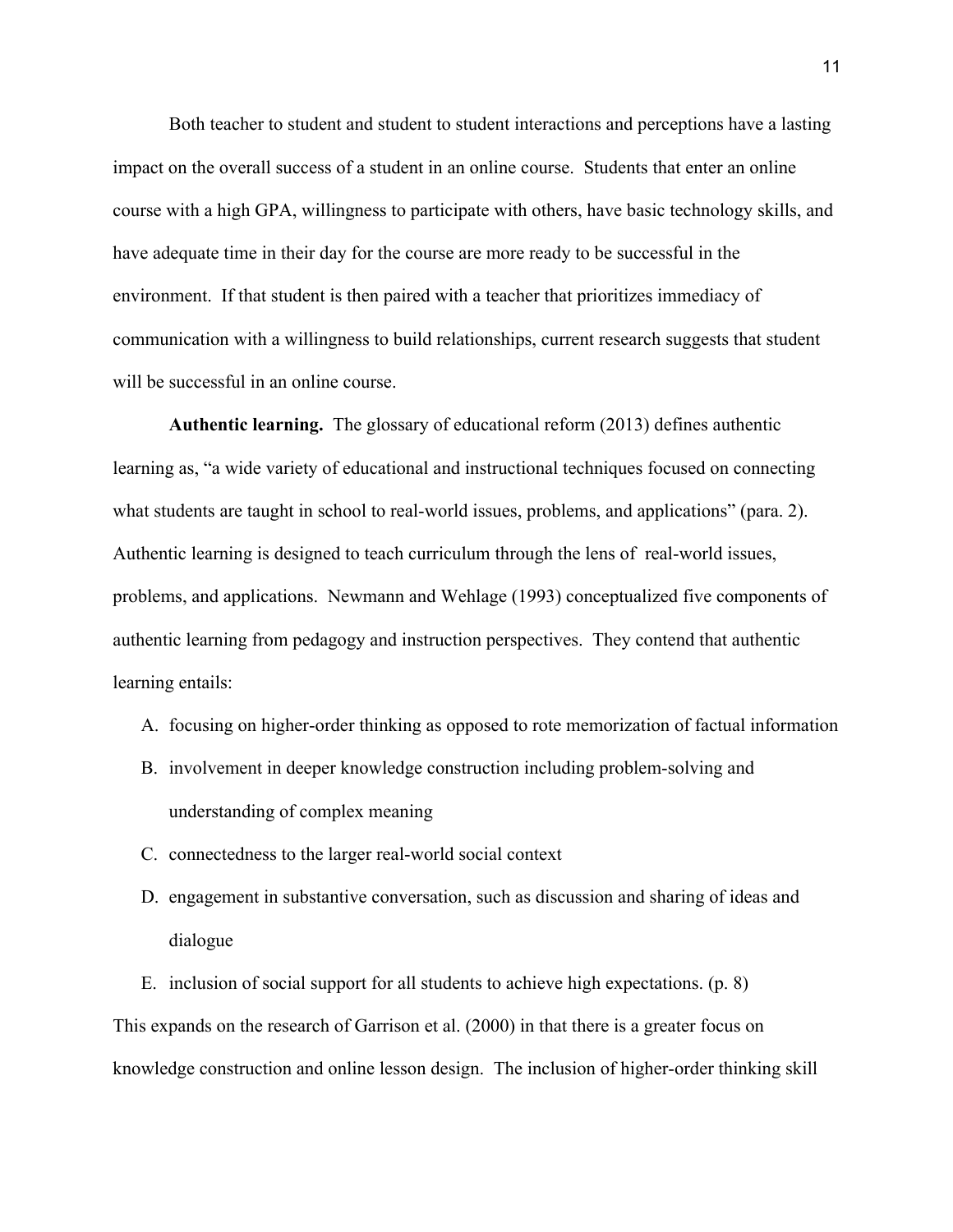emphasizes the need for more dynamic lesson presentation. In 2003, Herrington, Oliver, and Reeves created a checklist of ten characteristics of authentic activities. Their checklist includes the following:

- 1. Authentic activities have real-world relevance
- 2. Authentic activities are ill-defined, requiring students to define the tasks and sub-tasks needed to complete the activity.
- 3. Authentic activities comprise complex tasks to be investigated by students over a sustained period of time.
- 4. Authentic activities provide the opportunity for students to examine the task from different perspectives, using a variety of resources.
- 5. Authentic activities provide the opportunity to collaborate.
- 6. Authentic activities provide the opportunity to reflect.
- 7. Authentic activities can be integrated and applied across different subject areas and lead beyond domain-specific outcomes.
- 8. Authentic activities are seamlessly integrated with assessment.
- 9. Authentic activities create polished products valuable in their own right rather than as preparation for something else.
- 10. Authentic activities allow competing solutions and diversity of outcome. (Herrington et al., 2003)

More recently, Old Dominion University professors, Luo, Murray, & Crompton (2017) studied the impact of using the Herrington et al. checklist of ten characteristics of authentic activities in an online course. Luo et al.'s research provides an important understanding of how authentic learning can occur in online courses. Throughout the course Luo et al. (2017) found that modern online learning activities such as blogging, creating wiki's, and audio and video collaboration tools are capable of creating authentic learning experiences.

Blogging allows a student creative freedom to design and present information in an individualized manner. In its simplest terms, a blog is an internet based journal that can allow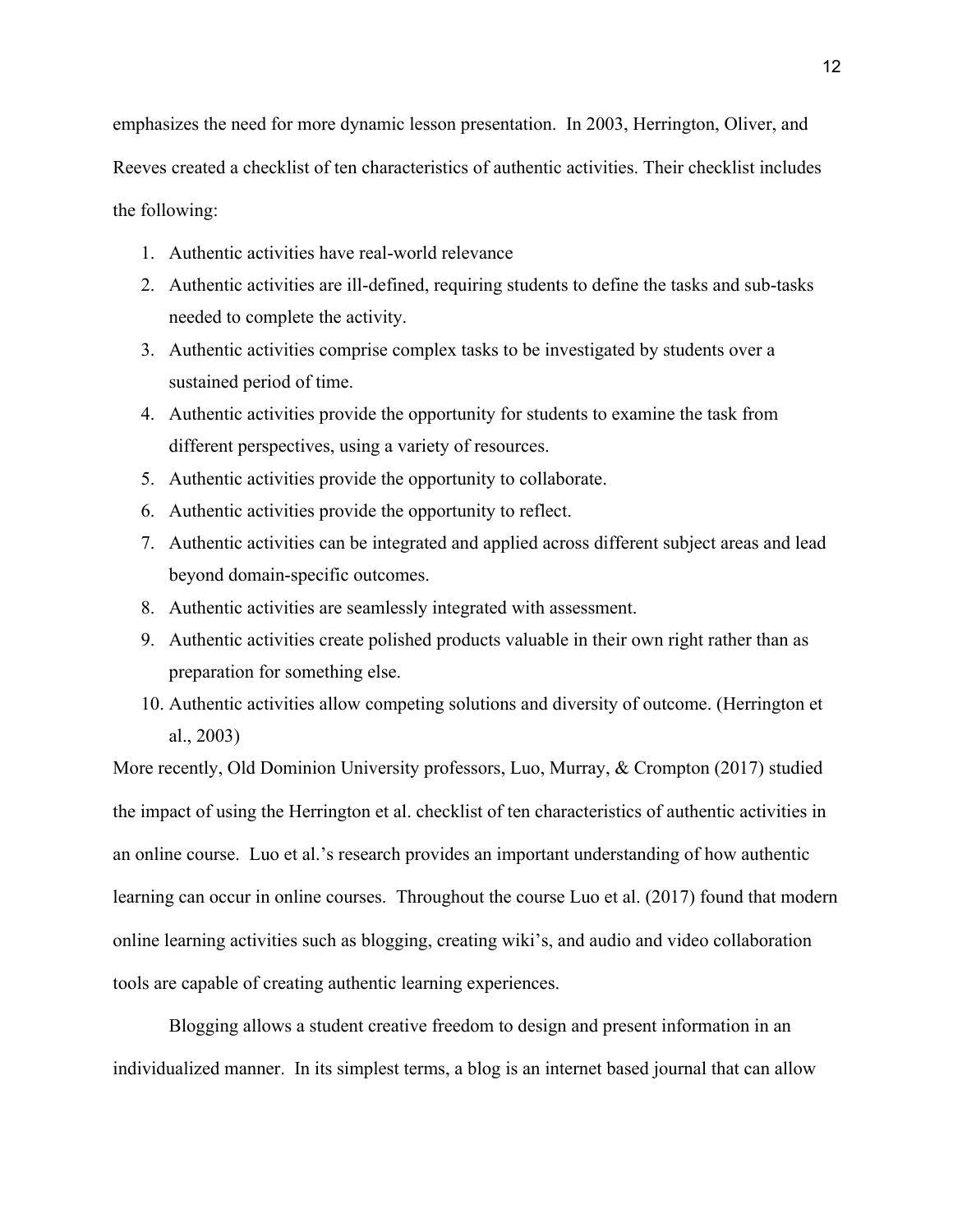others access to interact and respond to an individual learner's thoughts and beliefs. Luo et al. (2017) utilized blogs as a planning, documenting, and reflection area. Planning, documenting, and reflection are outlined as critical processes in Herrington's authentic learning checklist. Angelino, Williams, & Natvig (2007) suggested beginning the semester with a "virtual icebreaker" blog activity to stimulate communication and collaboration among new members of the course. Shim & Guo (2009) add that the use of blogs substantially enhances students' overall learning experience.

"Wikis are a technology that can be used in online classes to support simple web pages that groups can edit together" (Revere & Kovach, 2011, p. 116). Wikis allow for authentic learning experiences through their ease of allowing students to create a product together, regardless of time and space. Wikis are an engaging tool for teachers to utilize when student assignments involve defining or researching selected topics or when an entire class is required to contribute to the final work product (Meyers, 2008). Additionally, the commenting feature in Wikis allows for the authentic learning experience to provide the opportunity for students to examine the task from different perspectives, using a variety of resources. Multiple resources can be presented in a wiki and then students can utilize the comment feature to debate the most relevant resources to use in the final product. This debate meets Herrington et al.'s (2003) final authentic learning item which is to allow competing solutions and diversity of outcome.

Luo et al.'s (2017) final online learning technology assessed through Herrington et al.'s (2003) authentic learning checklist was audio and video collaboration. VoiceThread was the audio collaboration tool used by participants of the study. "VoiceThread, brings traditional threaded discussions to life, thereby engaging students in meaningful communication with both their peers and the instructor" (Pacansky-Brock, 2010, para. 3). Additionally, the study used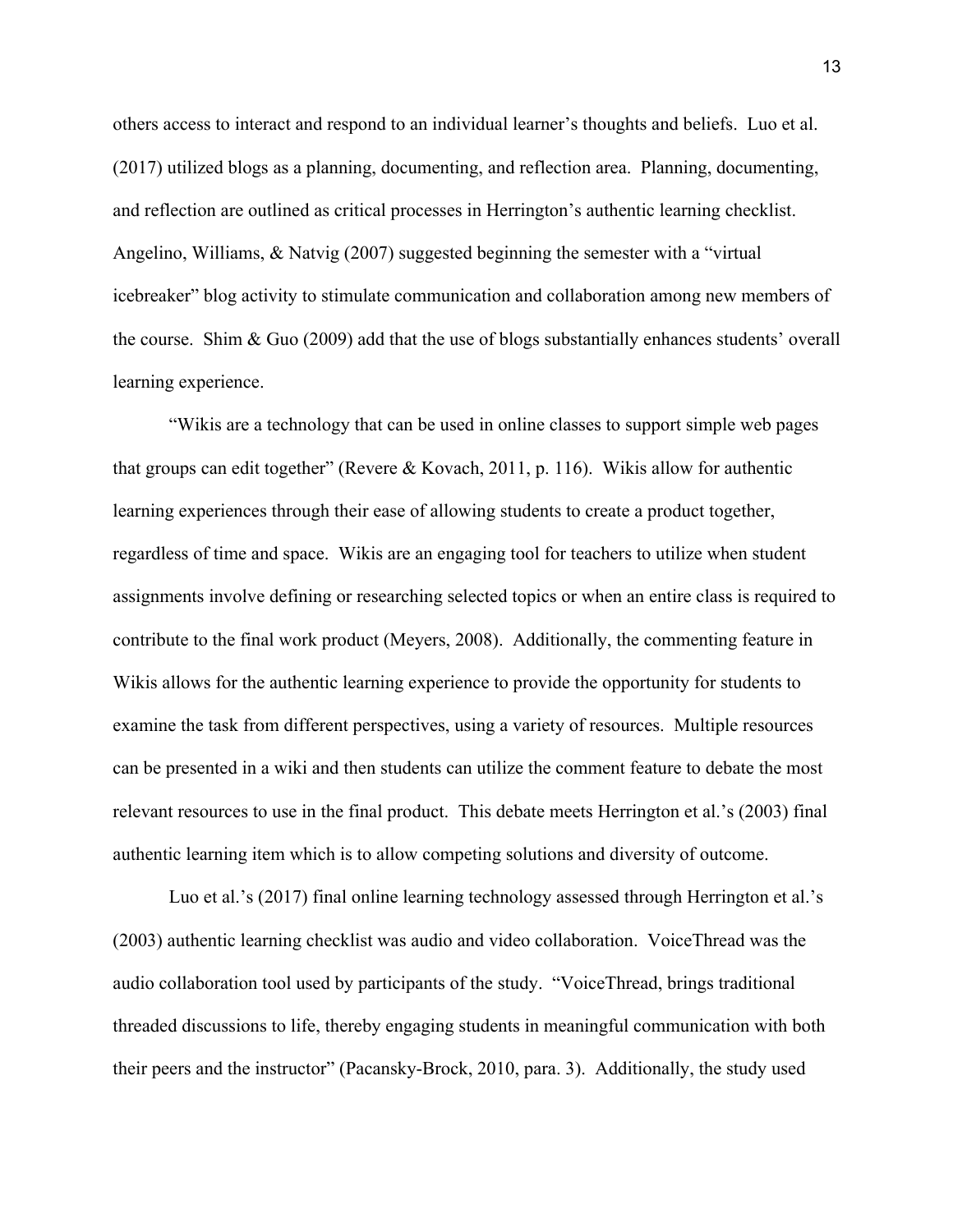synchronous, or real time, video to allow participants the ability for discussion and debate. This allowed participants the opportunity to see and hear classmates speak which then reinforced asynchronous, or time-shifted, written communications (Luo et al., 2017). Ultimately the study found that technology for collaboration, such as blogging, wikis, and audio and video collaboration tools, yielded evidence that meaningful authentic learning activities could successfully be incorporated into online learning (Luo et al., 2017).

As Lou et al. concluded, authentic learning experience can be designed for online learners. Allowing for collaboration and interaction among participants helps to lessen the isolation that can be felt in online learning. "Collaborative courses with interaction to support the students in constructing meaning achieve the best learning outcomes" (Oviatt, Graham, Davies, & Borup, 2018, p. 358). As the second decade of the third generation of distance learning comes to an end, the internet is advanced enough to allow for both collaborative and authentic learning.

**Best discussion and communication design.** A consistent component of distance learning during the third generation is the discussion forum in online courses. "Online asynchronous discussion forums are becoming a common feature in online courses as they allow students and instructors to communicate with each other regardless of time and space" (Nandi, Hamilton, & Harland, 2012, p. 6). Liu, & Yang (2014) added that asynchronous online discussions have many advantages, including a lack of time and space restrictions, an increase in opportunities for access and interaction, more flexibility in instruction, more time for students to reflect on topics and search for relevant information, and the preservation of discussion content for thorough analysis. With asynchronous discussions becoming common place during this generation of online learning so too have frameworks of best practice.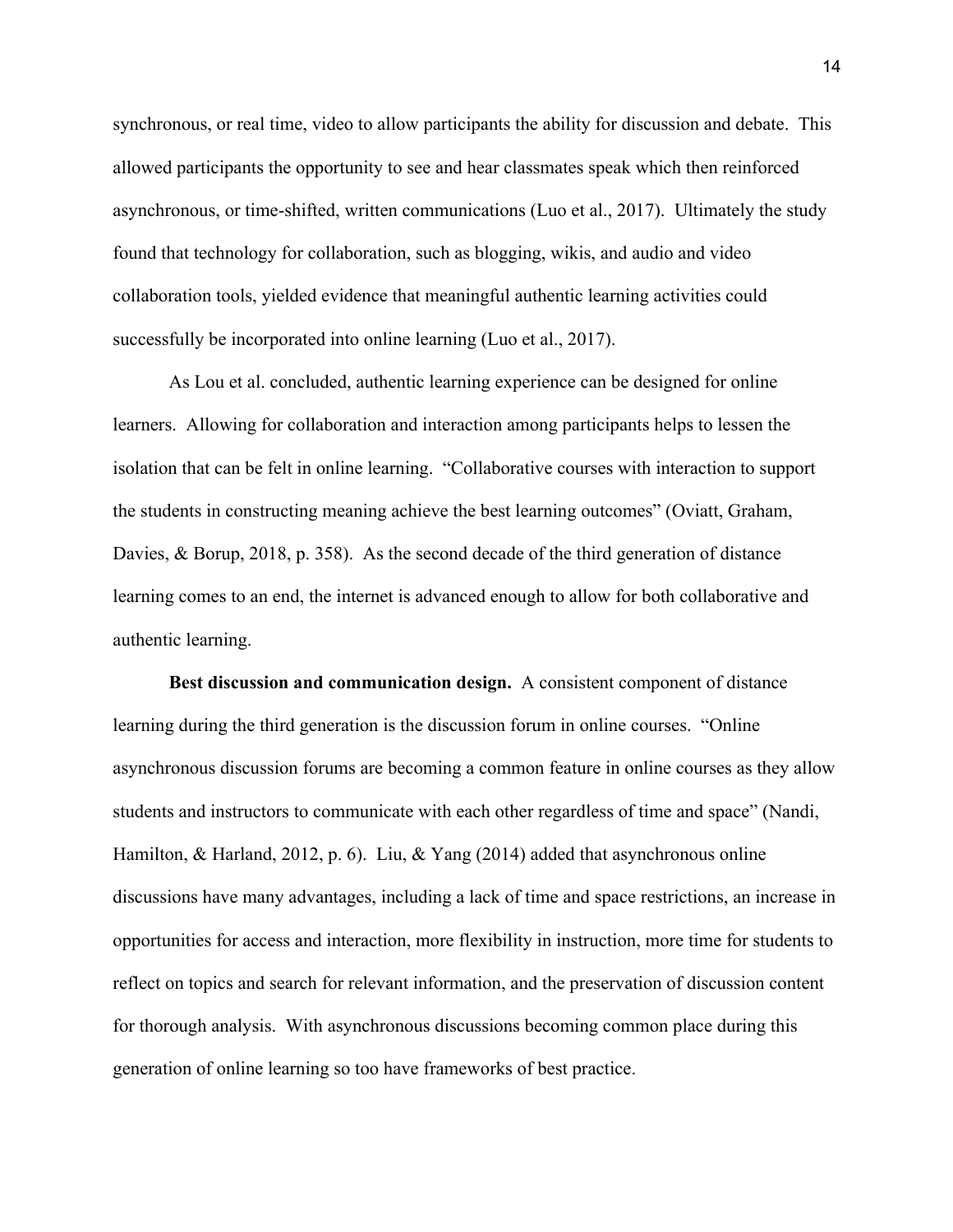One of the most referenced models in regards to online discussion has been the Community of Inquiry (CoI) model. The CoI model created by Garrison, Anderson, and Archer (2000) is intended for analyzing text-based online discussion content. In 2007, Garrison conducted a review of the ten years of research related to the CoI model and found that, "CoI benefits the discussion process if learners understand the discussion theme and recognize the value of group interaction" (Garrison, 2007, p. 62).

The CoI model describes three types of presence: cognitive, social, and teaching. Cognitive presence can be used as a tool to measure critical thinking or knowledge construction. From a low level to a high level, knowledge construction entails triggering events, exploration, integration, and resolution. When students solve a problem by interacting and applying new knowledge, a high level of knowledge construction has been achieved (Garrison et al., 2000, p. 89).

*Community of Inquiry: Teaching Presence.* The teaching presence section of the CoI model provides insight into the role of the teacher when facilitating discussion online. Discussion in the literature generally suggests that it is important that instructors play an active, visible part in forum discussions (Salmon, 2000). This is reinforced by the work of Mazzolini and Maddison (2007) in which they investigated what students felt should be the role of an online instructor. They outlined the following expectations:

- asking follow-up questions while answering one;
- Introducing new concepts or new ways of thinking about solutions;
- answering questions as soon as possible;
- providing feedback;
- discussing the student solutions from different dimensions or angles.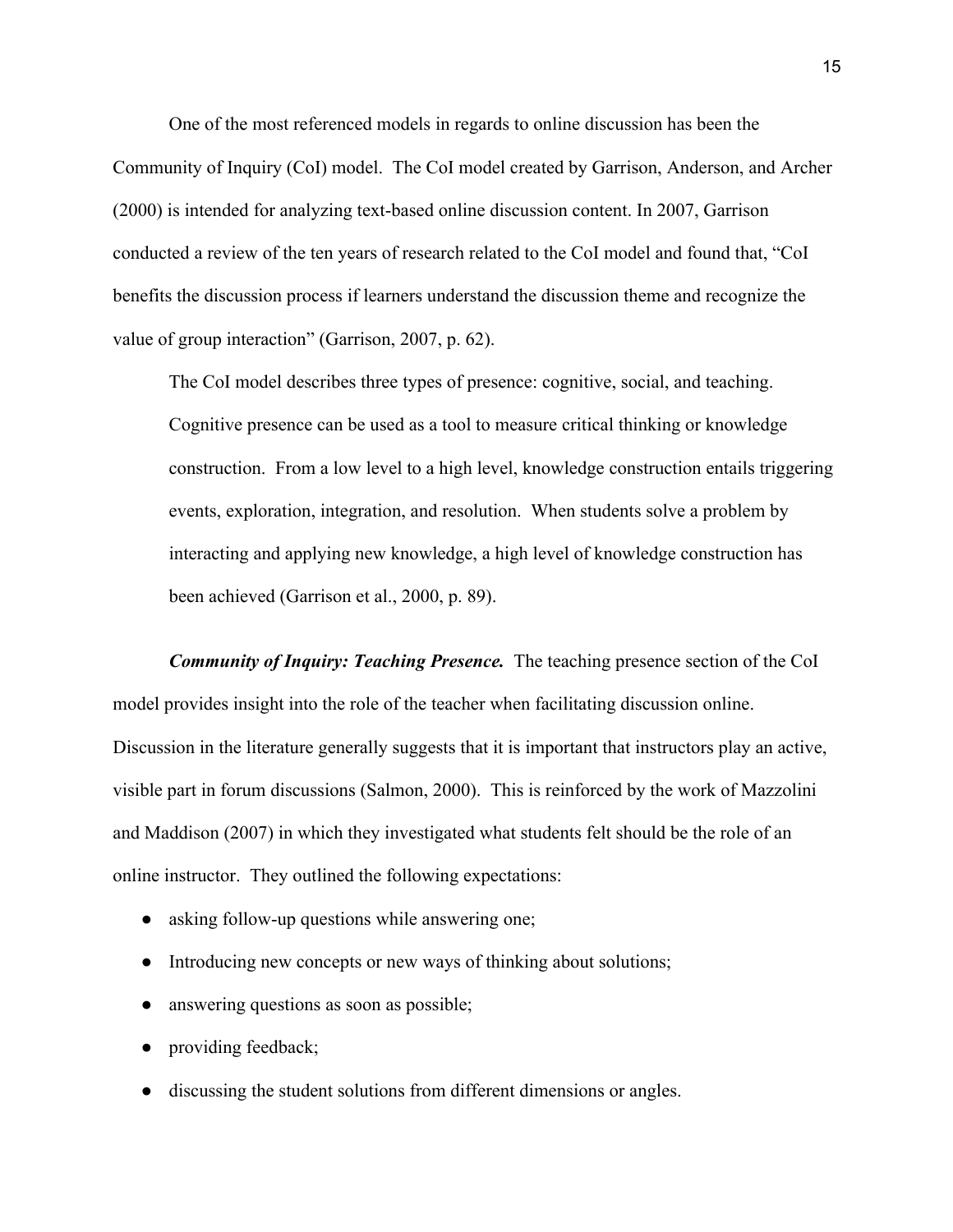These student expectations coincide with CoI model and Garrison's (2017) immediacy research. Garrison et al. (2000) stated that the only way to create full student engagement in an online discussion is to provide direct feedback with questions that connect ideas and students. According to Garrison et al. (2000), the instructor should vary the types of questions to force three different types of thinking from students: convergent, divergent, and evaluative. Convergent thinking comes from questions that have a straightforward answer. Typical convergent thinking question starters begin with why and how. Divergent thinking requires the learner to consider multiple pathways to a problem. Some divergent thinking question starters begin with "suppose" or "how might". Evaluative thinking requires students to reflect on this issue and use verified evidence to come to a sound judgement. Evaluative thinking question starters often begin with "defend" or "justify".

*Community of Inquiry: Cognitive Presence.* The second section of the CoI model is cognitive presence. Garrison et al. (2001) defined cognitive presence as the extent to which the participants in any particular configuration of a community of inquiry are able to construct meaning through sustained communication. For an instructor to attain a high level of cognitive learning it, "often requires additional solid framing and assistance" (Liu & Yang, 2014, p. 330). This requires online discussions to be thoughtfully designed with the inclusion of clear objectives, tasks, work standards, and writing styles (Weinberger, Reiserer, Ertl, Fischer, & Mandl, 2005). "If the teaching goal is to improve the cognitive level, one should carefully handle topics that involve pure theory exploration or debate topics and consider gradually guiding theoretical exploration discussions toward higher-level teaching objectives and strengthening the weaving and summarizing scaffolding" (Liu & Yang, 2014, p. 350).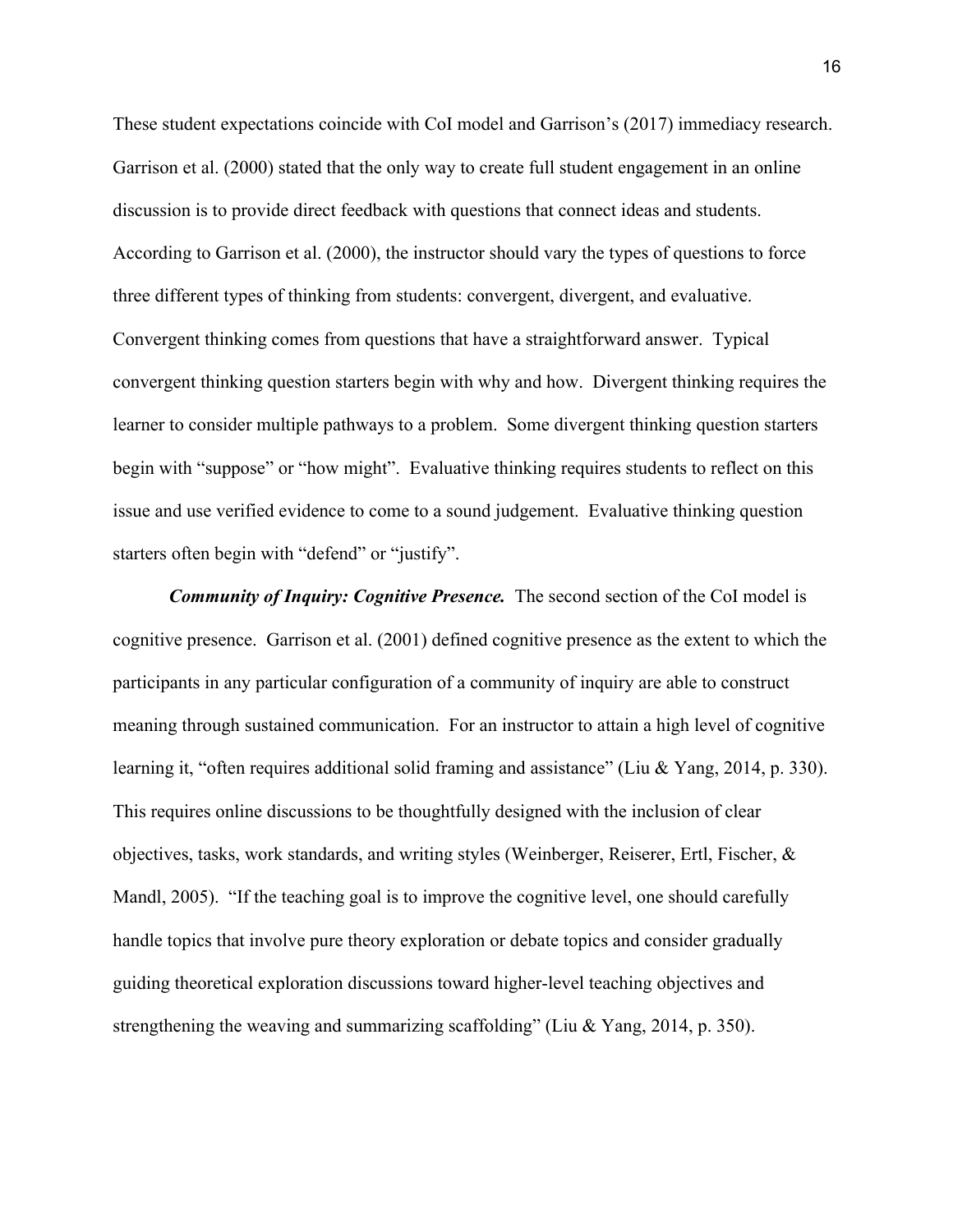*Community of Inquiry: Social Presence.* The final section of the CoI model is social presence. Social presence has been defined as the ability of learners to project their personal characteristics into the community of inquiry, thereby presenting themselves as "real people" (Rourke, Anderson, Garrison, and Archer, 2001). "A social presence is required for students to co-construct knowledge together because students need to feel comfortable communicating with each other prior to having meaningful content-centered discussions" (Garrison et al., 2000). Four social presence behaviors that have been found to impact student engagement are (Borup, 2016) befriending, motivating, instructing, and collaborating.

*Befriending.* Borup (2016) defined befriending as students building friendships that extended beyond the confines of the online course. He noted that this is extremely difficult in an online course where none of the students have had any previous face to face interaction. Borup (2016) stated that, "teachers found that online interactions were less social than face-to-face communication" even when students had a face to face meeting. He suggested utilizing asynchronous or synchronous video icebreakers throughout the semester as a way to create befriending opportunities. Borup (2016) acknowledged that teachers need to be aware that not every student is seeking a befriending opportunity in an online class and that some students are motivated to complete their course with less social interaction.

*Motivating.* The second social presence behavior Borup (2016) listed is "motivating". He found two key ways students were motivated in online courses: students taking the course with a friend and teachers facilitating student praise of other students work. When examining the impact of students taking an online course with a friend, Borup (2016) shared this observation by a participant teacher: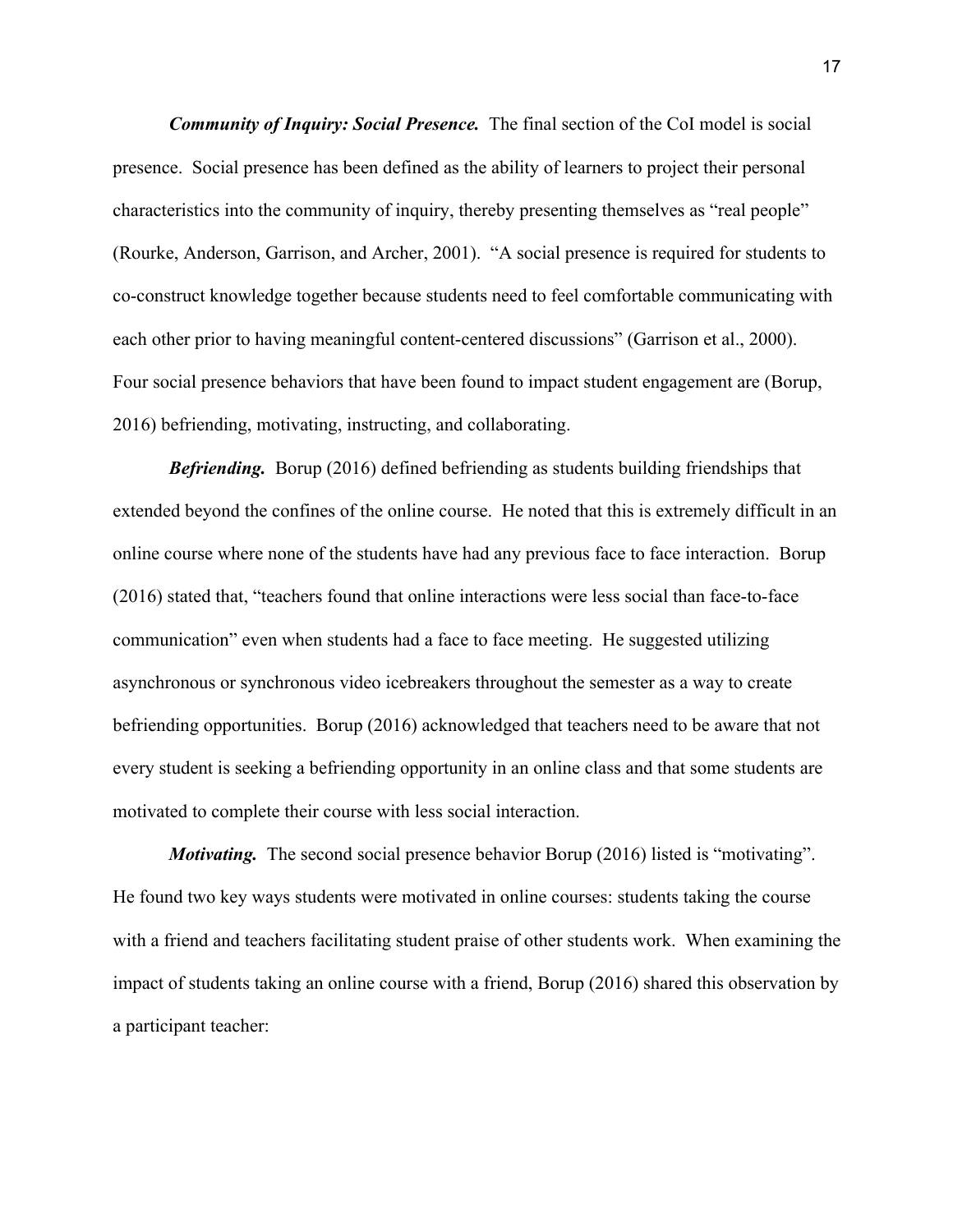I think if [students] at least know a couple of other students that they could chat with or ask questions if they have a problem it makes them feel more included, more secure.... I would say that it would make them less likely to give up. (p. 239)

In regard to teacher facilitation of student praise of other students' work, Borup (2016) shared this strategy:

Part of [student encouragement] takes place in the "strut your stuff" wall where I put things up and then the kids notice who is there and they always comment like, "Oh yeah! I really liked this!" or "That was cool how you did that." or "I didn't think about it that way." (2016, p. 239)

This dedicated forum for students to share their creations and receive peer feedback and praise is reinforced by Gerbic's (2006) finding that the main motivators for participation in online discussion forums are the need to exchange ideas and seek feedback.

*Instructing.* The third social presence behavior listed by Borup (2016) is instructing. The instructing behavior consists of both traditional teacher to student sharing of knowledge and highlights the importance of peer to peer knowledge exchange. "Peer instruction appeared especially valuable in math courses where it was difficult for instructors to tutor all of their students individually" (Borup, 2016, p. 240). These peer to peer exchanges require setup and monitoring by the instructor to maximize their effectiveness (Borup, 2016).

*Collaborating.* The fourth and final social presence behavior outlined by Borup (2016) is collaborating. Borup (2016) differentiates collaborating from peer instruction in that students do not have to bring expertise to the interaction. Rather, students come to the interaction as cocontributors of knowledge acquisition. During collaboration times, Borup (2016) stated that teachers need to be ready to provide appropriate scaffolding to assist students in deepening their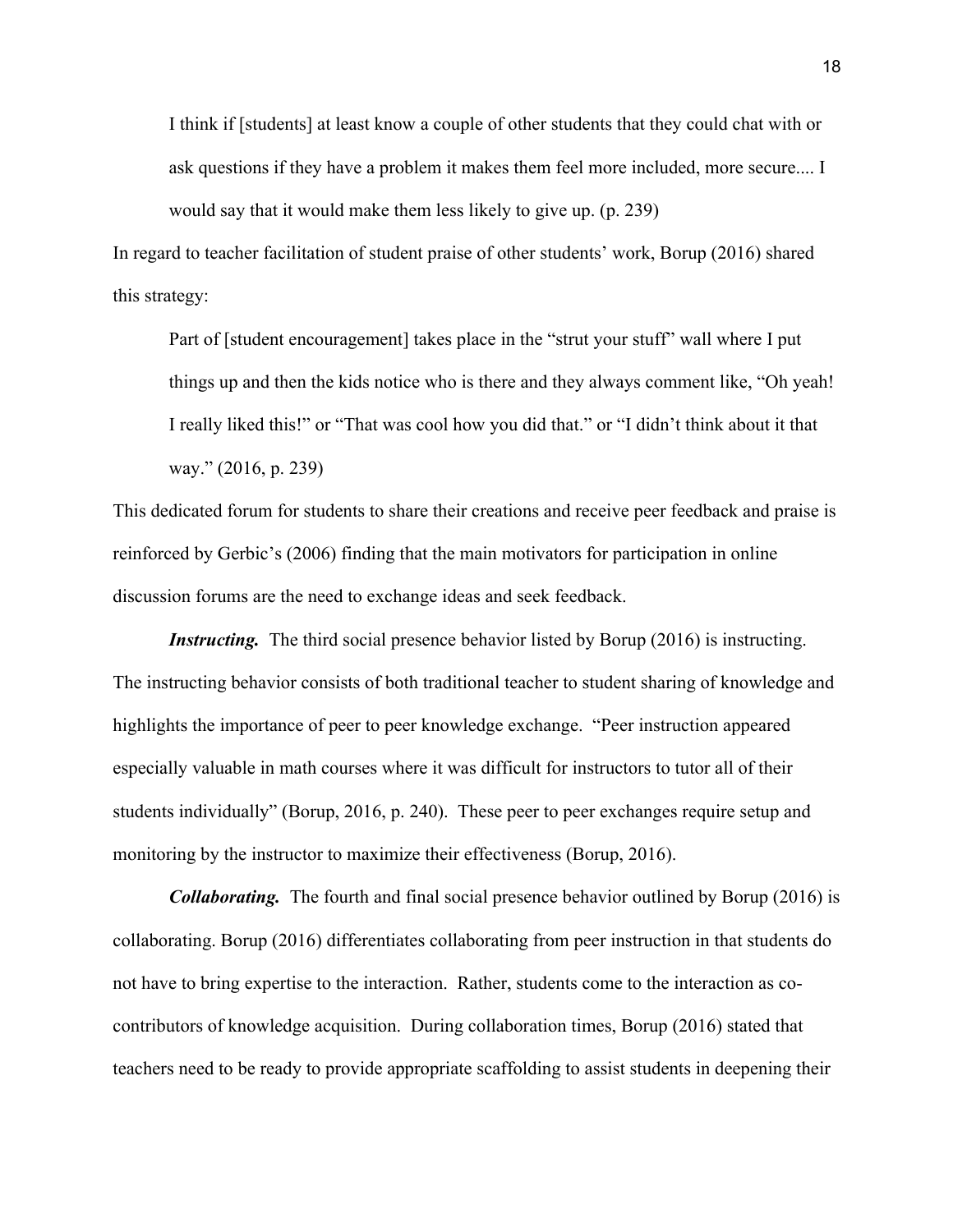knowledge. This coincides with Garrison et al.'s (2000) claim that during student collaboration the instructor must be ready to facilitate discourse. Some of the strategies provided by Garrison et al. (2000) for facilitating discourse are:

- a. identifying areas of agreement/disagreement
- b. seeking to reach consensus/understanding
- c. encouraging student contributions
- d. setting the climate for learning
- e. continually assessing the learning path.

Whether asynchronously or synchronously, through written or audio communication, instructors facilitate discourse by the way they address each of the mentioned components. The following sentence starters by Garrison et al. (2000) are suggested to facilitate collaborative discourse:

- **Agreement/Disagreement**: "Joe, Mary has presented a compelling counter example to your theory. Would you care to respond?"
- **Seeking to reach Consensus/Understanding:** "I think Joe and Mary are essentially saying the same thing..."
- **Encouraging student contributions:** "Thank you for your insightful comments"
- **Setting the climate for learning:** "Don't feel self-conscious about "Thinking out loud" in the forum…"

• **Assessing the learning path:** "I think we're getting off track here" (p. 101-102)

Discussions and communication are an important part of distance learning in its current generation. Regardless if the online course is delivered asynchronously or synchronously or in combination, rich discussion and immediate communication are key drivers of student success.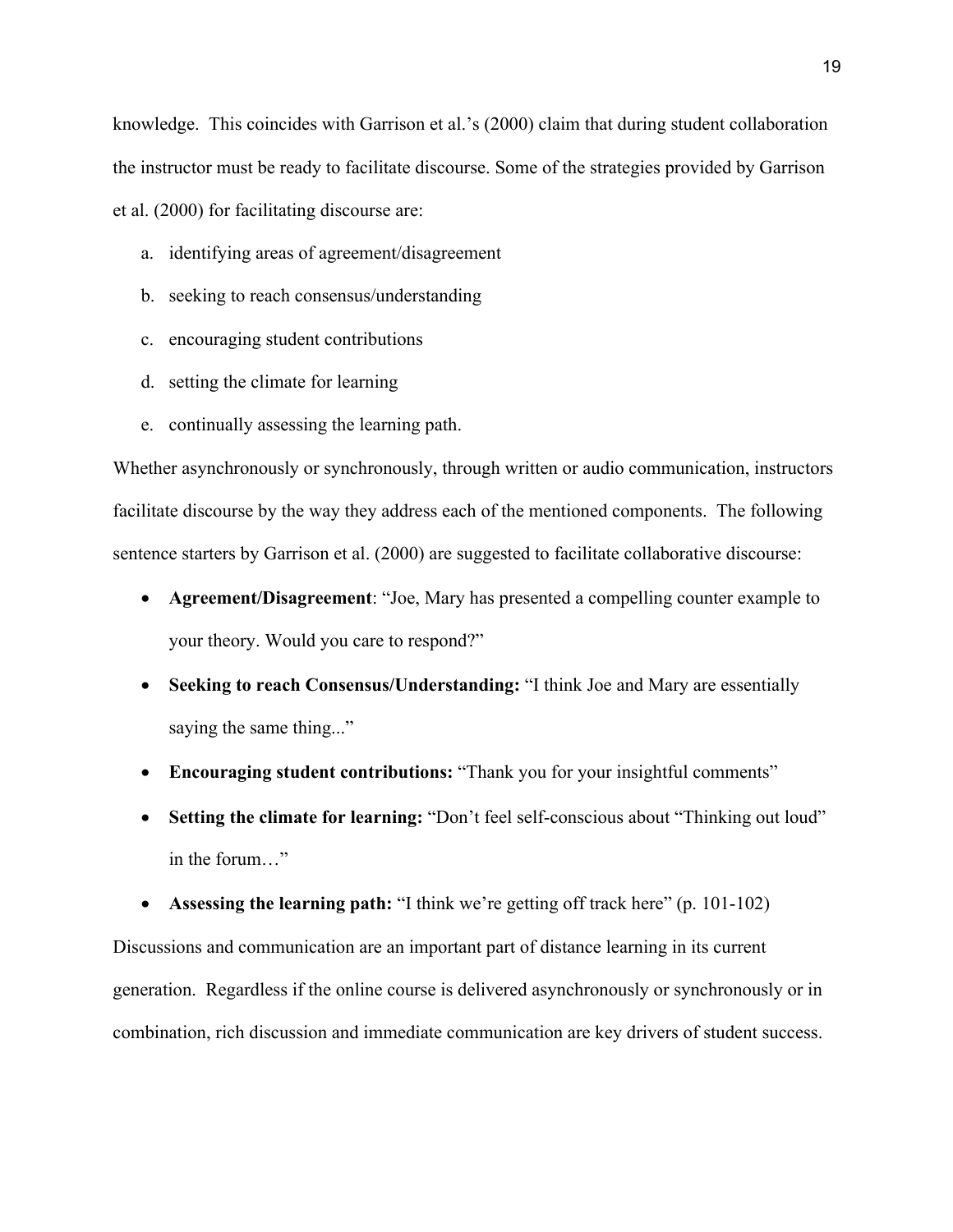**Emerging research to promote student engagement.** The past decade (2010 -2019) has produced a handful of recent research articles addressing student engagement that must be noted in this literature review. While additional research continues to be needed, there are a few studies that indicate some important considerations when evaluating student engagement in K-12 online learning. The two areas of emerging research are:

- The K-12 vs. the Higher Education Online Learner
- Additional adult support beyond the instructor

These research contributions help to build a bridge from the first twenty years of the current generation of distance learning to the next phase or perhaps even a new generation of distance learning.

Much of the initial research during the third generation of distance learning revolved around the higher education online student. In just the past decade researchers have begun to focus online learning research on the K-12 online learner. "Young adult college students and adolescent high school students differ in their levels of maturity and in their development of significant learning skills such as self-regulation, internal locus of control, independence and autonomy, and metacognitive abilities" (Borup, Graham, & Davies, 2013, p. 154). Borup et al. (2013) specifically addresses that the Community of Inquiry research developed out of evaluating higher education students. "The CoI framework also emerged in higher education contexts, and more exploratory and descriptive work is required to apply the framework to the K-12 online learning environment" (Borup et al., 2014, p. 793). Borup et al. (2014) references Garrison, Anderson and Archer's (2010) acknowledgment of this gap in research when they stated that "work remains in validating the composition of the presences across various populations (eg, colleges, professional development, high schools)" (p. 794). One example of a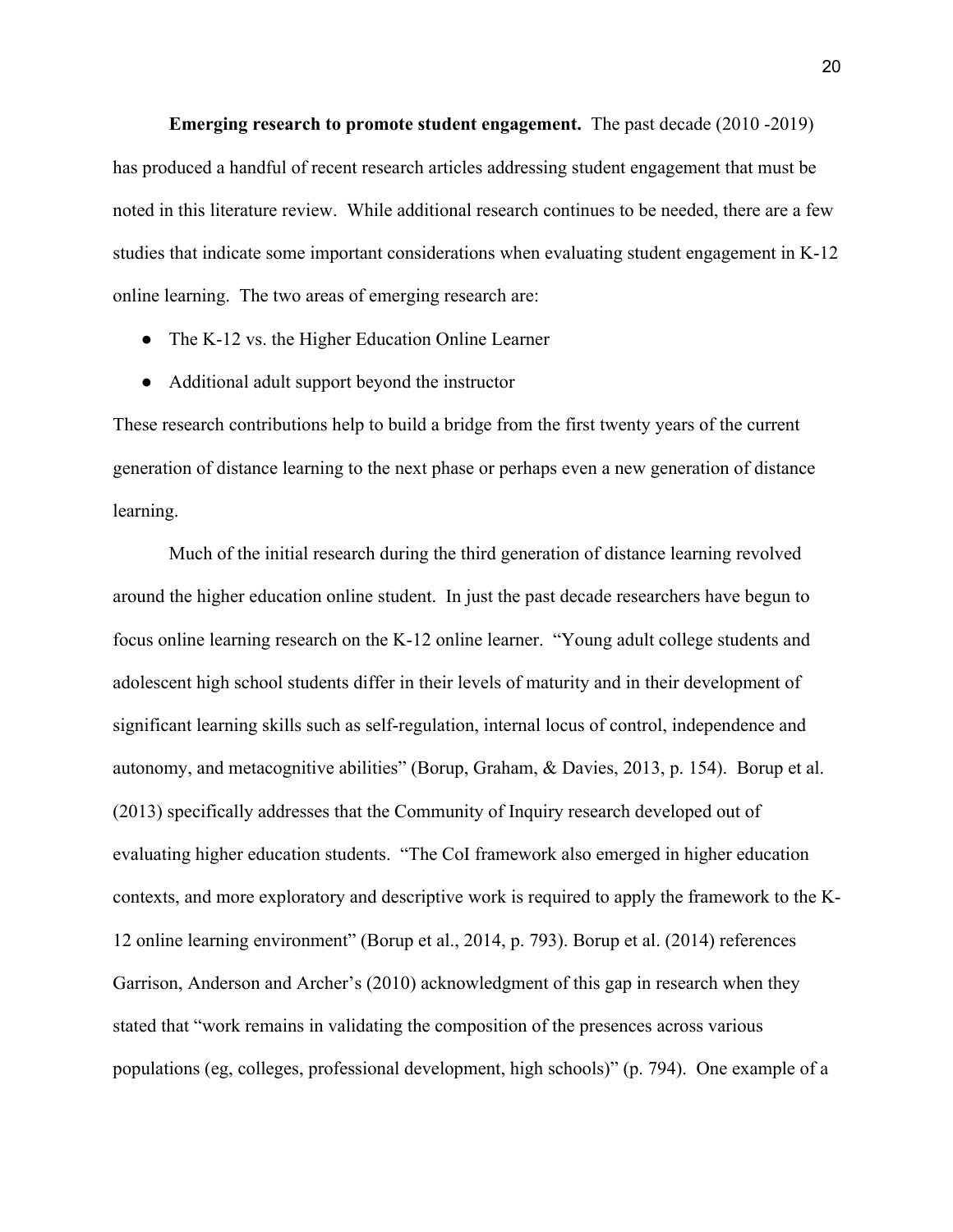significant difference in teaching the K-12 online student vs. the higher education student is the amount of parent communication. "Facilitating discourse with parents also emerged as a major responsibility" (Borup, Graham, & Drysdale., 2014, p. 796). In Borup et al.'s (2014) Adolescent Community of Engagement framework he contended that the higher engagement of the online teacher, parent, and peers in the student's online experience, the more engagement the student experiences. This research is an indication that while there are best practices that are universal to online learning, teachers need to be aware of the unique learning needs of the specific age range of their students.

Just as Borup et al. (2014) found that facilitating discourse with parents is an important component to working with the K-12 online learner, so too is the need for additional adult support beyond the parent and online teacher. The role of the on-site facilitator has emerged as an important adult support to the K-12 online leaner. The on-site facilitator typically has been located in the classroom with the student while they engage in the online course. Harms, Niederhauser, Davis, & Gilbert (2006) were the first to conduct research on on-site facilitators and noted the following common responsibilities:

- Advising students on course selection
- Coaching students on online learning skills
- Acting as a communication link between the online teacher, local school, and parents
- Promoting peer-support
- Promoting student engagement (p. 11)

"By sharing responsibilities with on-site facilitators, online teachers can focus more on their responsibilities such as tutoring, assessing, and providing feedback to students" (Harms et al., 2006, p. 7). On-site facilitators are typically an employee of the face to face school. By being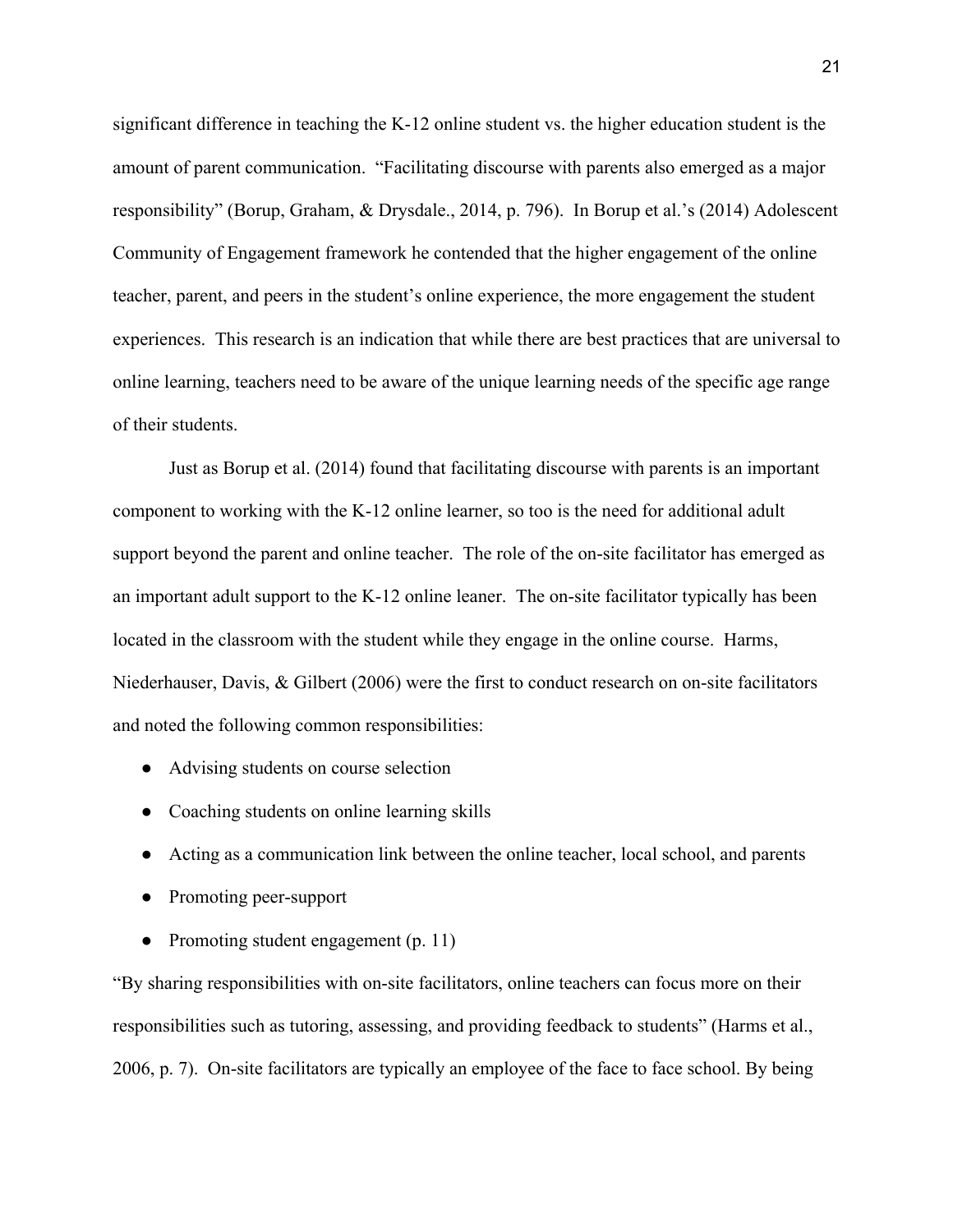part of the staff of the face to face school, the on-site facilitator has the physical access to facilitate interactions with the online learner in ways that differ from the remote teacher. On-site facilitators commonly facilitate the following interactions: orienting, nurturing face to face relationships, initiating communication, monitoring, and motivating (Harms et al., 2006).

On-site facilitators play an important role in orienting the K-12 online learner, "providing a combination of whole-group and one-on-one orientation" (Borup & Stimson, 2019, p. 36) that assists new online learners in where and how to access the online orientation materials. Additionally, on-site facilitators help students overcome any initial challenges that may be present at the local school level. One example of this is the local school's internet firewall. "Onsite facilitators also ensured that students had the learning materials they needed and resources were not blocked by the school's firewall" (Borup & Stimson, 2019, p. 36). These initial navigation and school based obstacles are difficult for the remote online teacher to address. By having an on-site facilitator the local school ensures a smoother start to the online course for the student.

Many research articles such as Angelino et al. (2007), Garrison (2007), Meyers (2008), Pacansky-Brock (2010), and Borup et al. (2014) have been published regarding strategies for how the online teacher can build successful relationships with their students online. Even though it has been possible to create relationships online with students, it can be challenging. "In general, teachers believed it was more difficult to develop relationships with students at a distance because the large majority of their communication was in asynchronous text" (Borup & Stimson, 2019, p. 37). While building relationships with the teacher online has been critical, the addition of an on-site facilitator gives the K-12 student a face to face relationship with a local adult that has been associated with the student's online success. Borup & Stimson (2019) found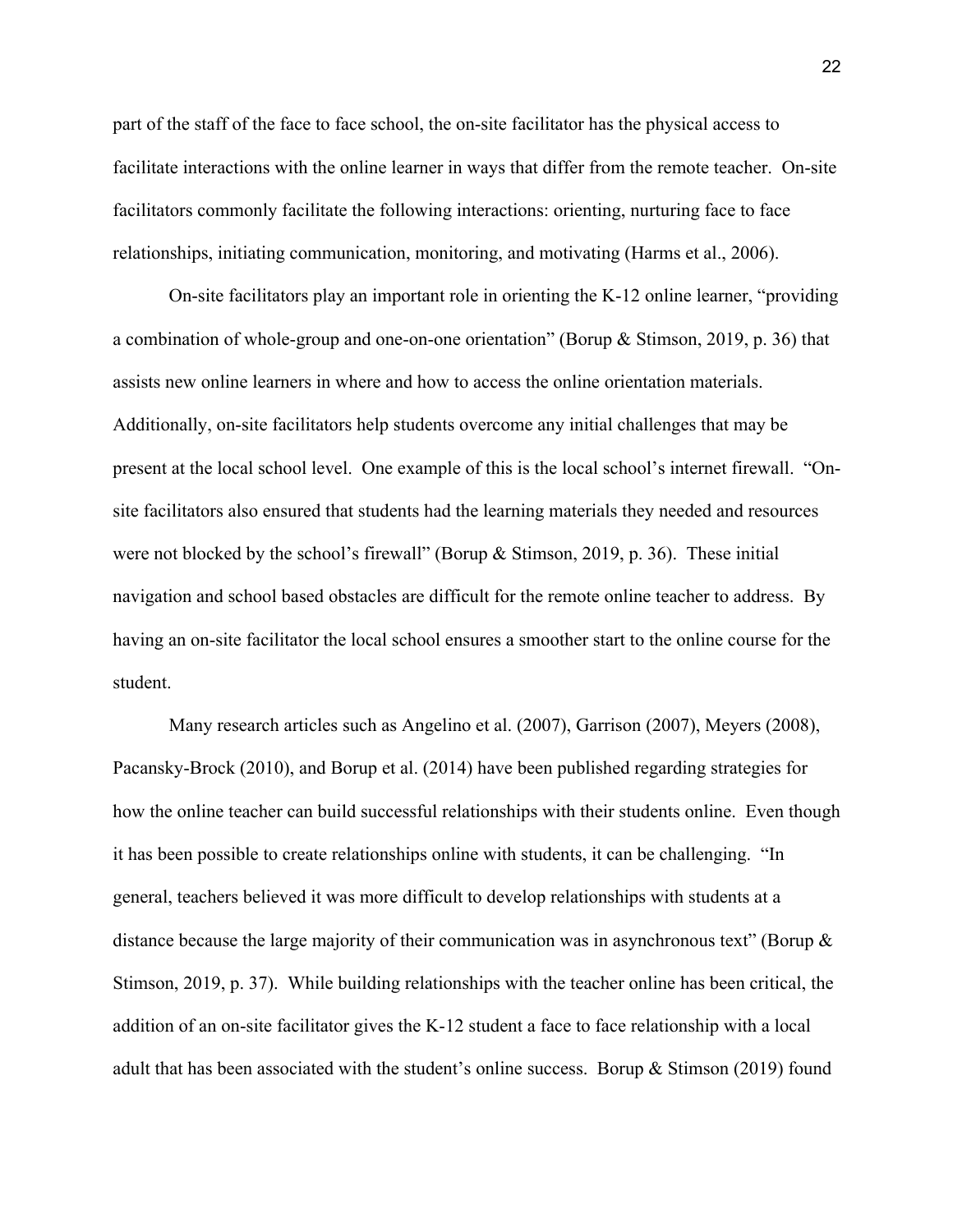that facilitators more easily developed relationships with students because they shared the same school culture and attended the same extracurricular events.

Once the relationship has been built between the on-site facilitator and the remote teacher, the environment is set for the facilitator to help motivate and monitor the student while additionally communicating with the remote teacher. "Online teachers and on-site facilitators closely monitored students' behavior and progress" (Borup & Stimson, 2019, p. 38). Where the online teacher can view time logged in and quality of assignment submission, the facilitator helps to fill in the life circumstances surrounding the student. "Online teachers relied heavily on facilitators to closely monitor student behavior and share pertinent information" (Borup & Stimson, 2019, p. 34). This helps the online teacher to have a more well-rounded picture of the student and can help the online teacher frame the way they give feedback to the student. When the personal circumstances of the student interfere with student learning the facilitator can address the behavior in real time and make the online teacher aware. Borup & Stimson (2019) found that facilitators are the first line of defense in making sure that students are as productive and successful as possible.

The emerging research around student success in K-12 online learning suggests that K-12 educators need to be aware of the additional adult supports necessary to improve the likelihood of success for students. Unlike the higher education learner, both parents and local school onsite facilitators play an important role in the online educational experience of the student. Given the early results of published research, future research continues to be needed to quantify the findings and build them up.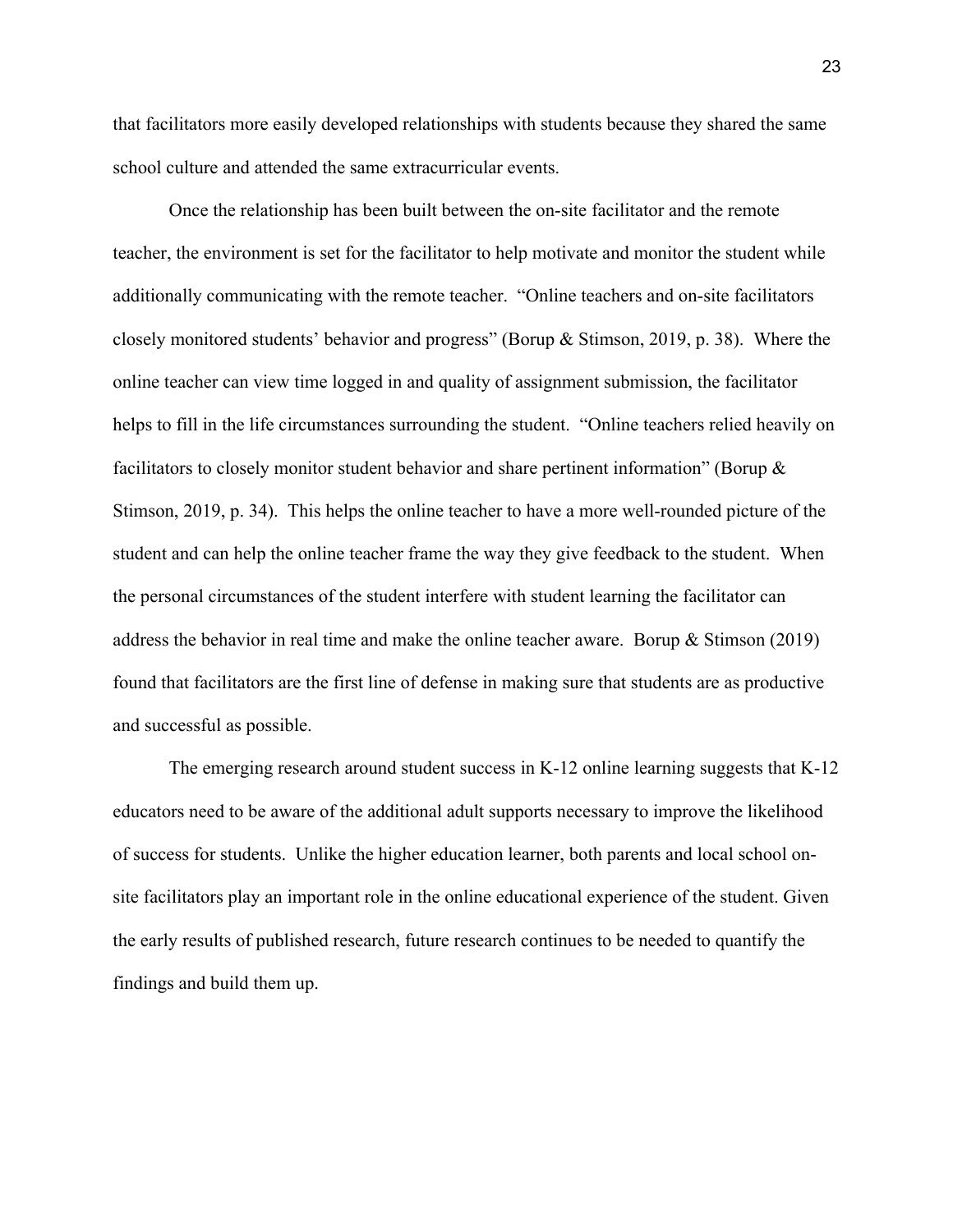### **Conclusion**

Distance learning has come a long way over the last 150 years. From the initial days of text based correspondence courses by mail to the immediate learning powered by the internet and online courses, distance learning is a much more interactive and engaging learning experience in 2019. The third generation of distance education, online learning, has delivered powerful learning models and frameworks, like CoI and ACE. These models and frameworks help educators create meaningful teacher to student interactions. Additionally, they provide research based approaches to designing powerful authentic learning opportunities where student to student discussion and communication deepens the learning experience. As researchers move into the third decade of the third generation of distance learning, a more nuanced approach to student online learning emerged. Gone are the days of combining all online learners into one category. Researchers have begun to examine supporting student success at each level of the K-20 online educational experience and finding different learner needs at each level. This research trend bodes well for the future of online learning as it becomes more refined at creating successful pathways for student learning.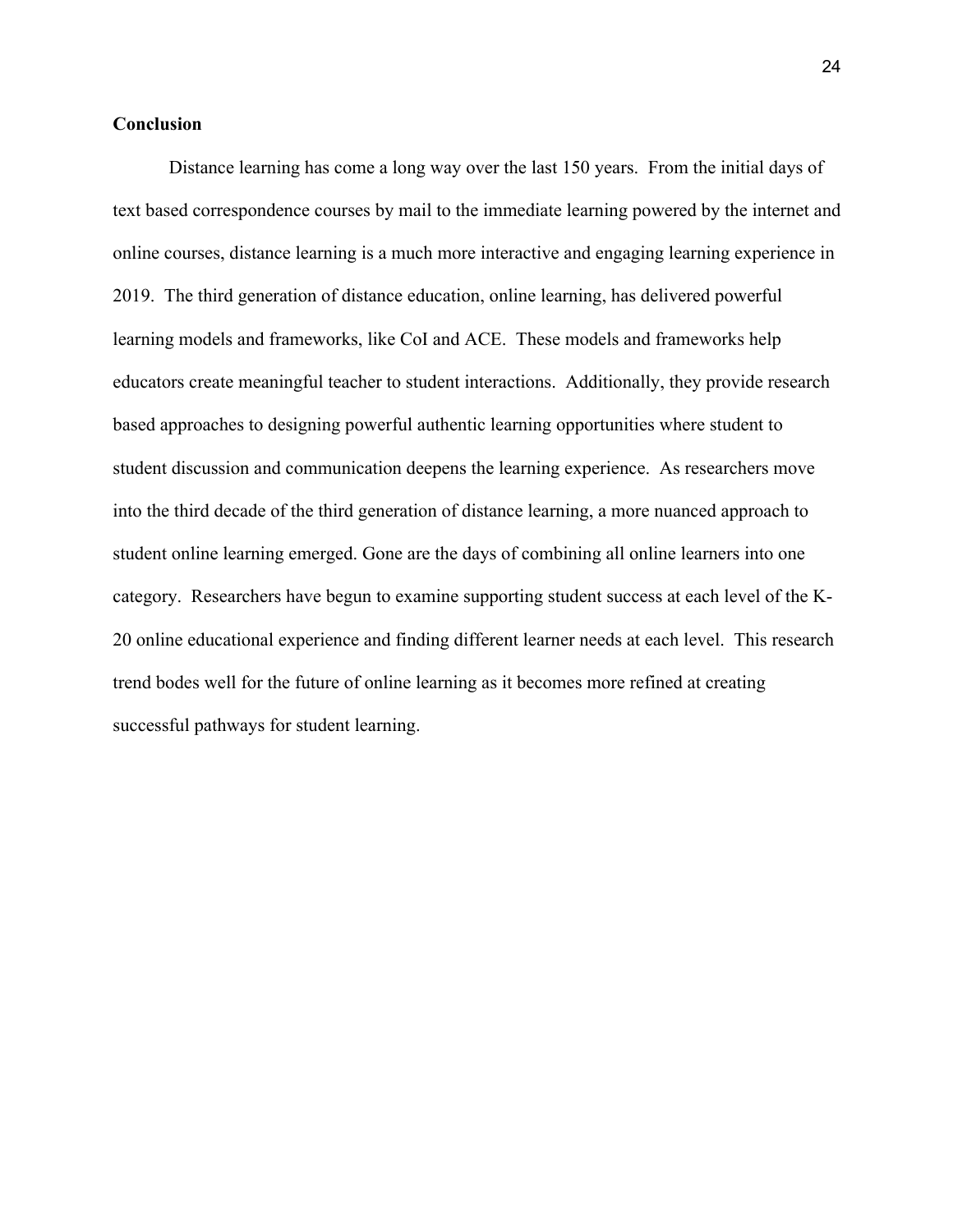#### References

- Angelino, L. M., Williams, F. K., & Natvig, D. (2007). Strategies to engage online students and reduce attrition rates. The Journal of Educators Online, 4(2), 1-14.
- Baker, J. D. (2004). An investigation of relationships among instructor immediacy and affective and cognitive learning in the online classroom. Internet and Higher Education, 7, 1-13.
- Bates, T. (1993). Theory and practice in the use of technology in distance education (New York, Routledge).
- Borup, J., Graham, C.R., & Davies, R.S. (2013). The Nature of Adolescent Learner Interaction in a Virtual High School Setting. Journal of Computer Assisted Learning, 29(2), 153-167.
- Borup, J., West, R.E., Graham, C.R. & Davies, R.S. (2014). The Adolescent Community of Engagement Framework: A Lens for Research on K-12 Online Learning. Journal of Technology and Teacher Education, 22(1), 107-129. Waynesville, NC USA: Society for Information Technology & Teacher Education. Retrieved March 30, 2019 from https://www.learntechlib.org/primary/p/112371/.
- Borup, J., Graham, C. R., & Drysdale, J. S. (2014). The nature of teacher engagement at an online high school. British Journal of Educational Technology, 45, 793–806.
- Borup, J. (2016). Teacher Perceptions of Learner-Learner Engagement at a Cyber High School. *International Review Of Research In Open And Distributed Learning, 17*(3), 231-250.
- Borup, J., & Stimson, R. (2019). Responsibilities of Online Teachers and On-Site Facilitators in Online High School Courses. *American Journal of Distance Education, 33*(1), 29-45.
- Casey, D. (2008). A Journey to Legitimacy: The Historical Development of Distance Education through Technology. *TechTrends, 52*(2), 45-51.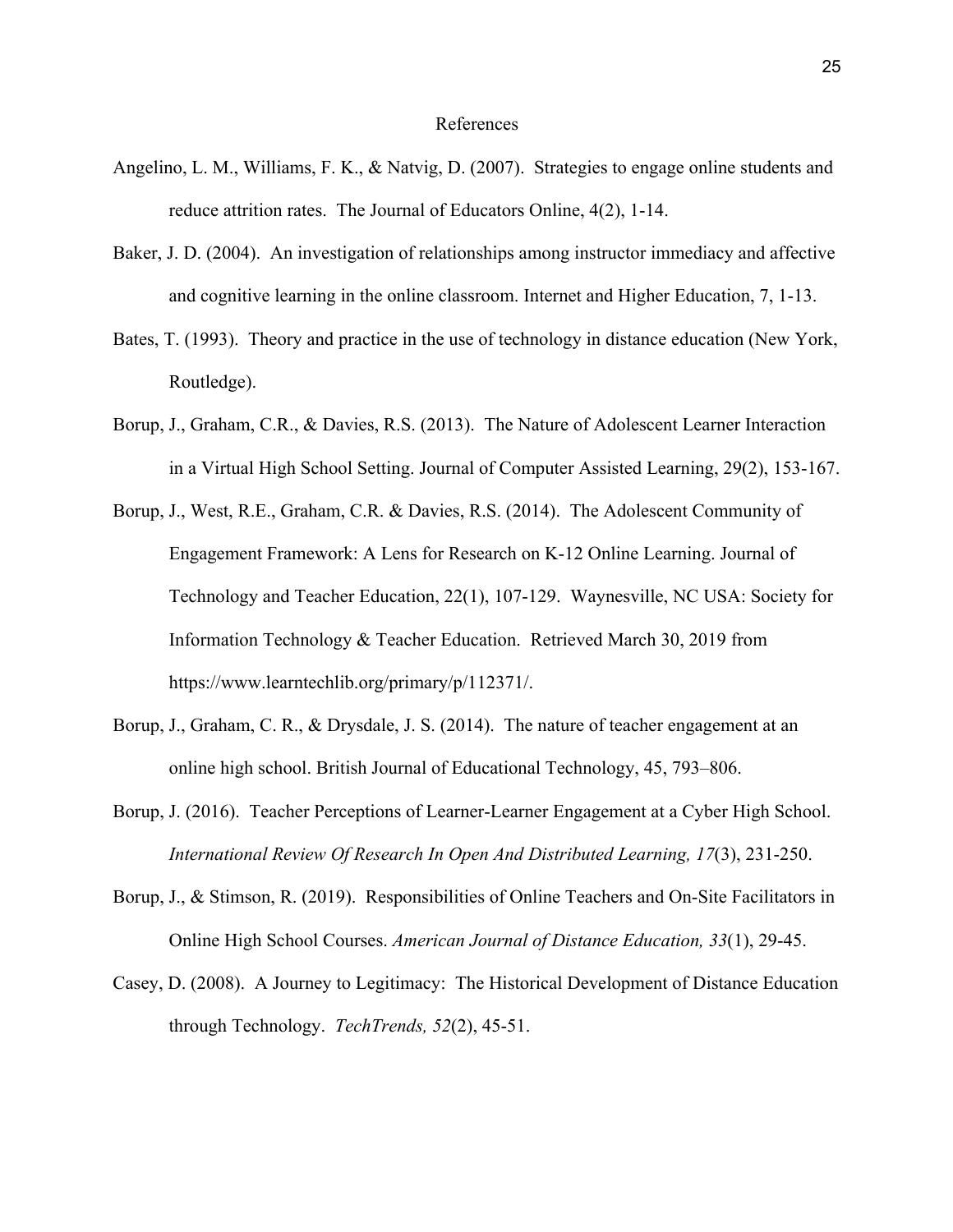- Caruth, Gail D., & Caruth, Donald L. (2013). Distance Education in the United States: From Correspondence Courses to the Internet. *Turkish Online Journal of Distance Education, 14*(2), 141-149.
- Center for International Education. University of Wisconsin-Milwaukee. (2010). What are learning objects? Retrieved from http://www4.uwm.edu/cie/ learning objects.cfm?gid=56
- Courtney, M., & Wilhoite-Mathews, S. (2015). From Distance Education to Online Learning: Practical Approaches to Information Literacy Instruction and Collaborative Learning in Online Environments. *Journal of Library Administration, 55*(4), 1-17.
- College Accreditation in the United States-- Pg 12. (2019, March 18). Retrieved from https://www2.ed.gov/admins/finaid/accred/accreditation\_pg12.html
- Garrison, D. R. (2007). Online community of inquiry reviews: Social, cognitive, and teaching presence issues. Journal of Asynchronous Learning Networks, 11(1), 61-72.
- Garrison, D. R. (2017). E-learning in the 21st century: A community of inquiry framework for research and practice (3rd ed.). New York, NY: Routledge.
- Garrison, D. R., Anderson, T., & Archer, W. (2001). Critical Thinking, Cognitive Presence, and Computer Conferencing in Distance Education. American Journal of Distance Education.
- Garrison, D. R., Anderson, T., & Archer, W. ( 2000). Critical inquiry in a text-based environment: Computer conferencing in higher education. The Internet and Higher Education, 2(2-3), 87–105.
- Gemin, B., Pape, L., Vashaw, L., & Watson, J. (2015). *Keeping pace with K-12 digital learning: An annual review of policy and practice*. Evergreen Education Group.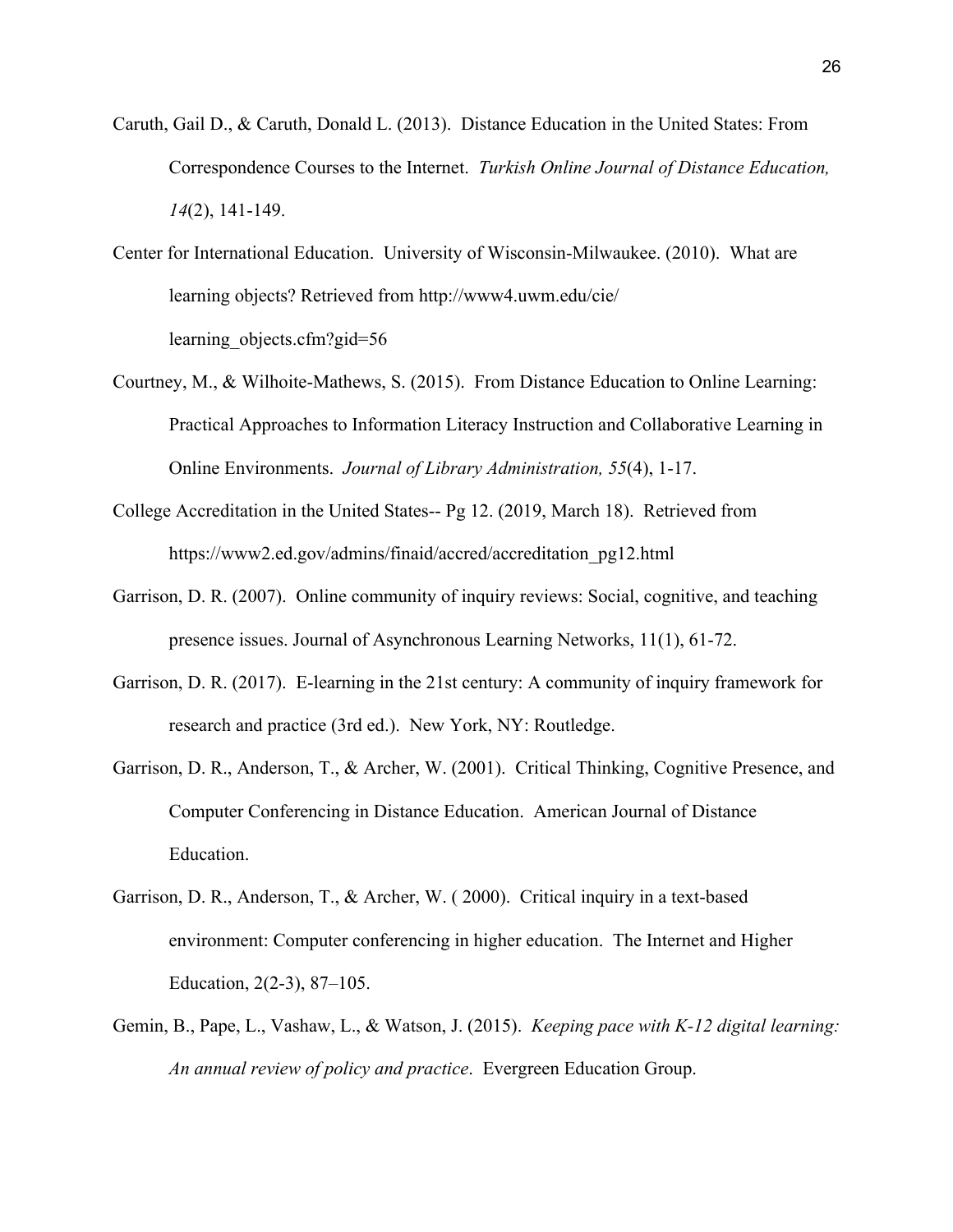- Gerbic, P. (2006). To post or not to post: Undergraduate student perceptions about participating in online discussions. In L. Markauskaite, P. Goodyear, & P. Reimann (Eds.), Proceedings of the 23rd Annual Conference of the Australasian Society for Computers in Learning in Tertiary Education (pp. 271–281). Sydney: Sydney University Press.
- Herrington, J., Oliver, R., & Reeves, T. (2003). Patterns of engagement in authentic online learning environments. *Australasian Journal of Educational Technology, 19*(1), Australasian Journal of Educational Technology, 03/17/2003, Vol.19(1).

Holmberg, B. (1986). Growth and Structure of Distance Education (NH, Croom Helm).

- Liu, C., & Yang, S. (2014). Using the Community of Inquiry Model to Investigate Students' Knowledge Construction in Asynchronous Online Discussions. Journal of Educational Computing Research, 51(3), 327-354.
- Pacansky-Brock, M. (2010). Online teaching strategies: Building an interactive learning environment. Retrieved from:

http://blogs.teachingwithoutwalls.com/blog/2010/04/02/tww-webinar-online-teachingstrategies-building-an-interactive-learning-environment

- Polsani, P. R. (2003). *Use and abuse of reusable learning objects*. Journal of Digital Information, 3(4).
- Larreamendy-Joerns, J., & Leinhardt, G. (2006). Going the distance with online education. Review of Educational Research 76(4), 567-605.
- Luo, T., Murray, A., & Crompton, H. (2017). Designing Authentic Learning Activities to Train Pre-Service Teachers About Teaching Online. *International Review of Research in Open and Distance Learning, 18*(7), 141-157.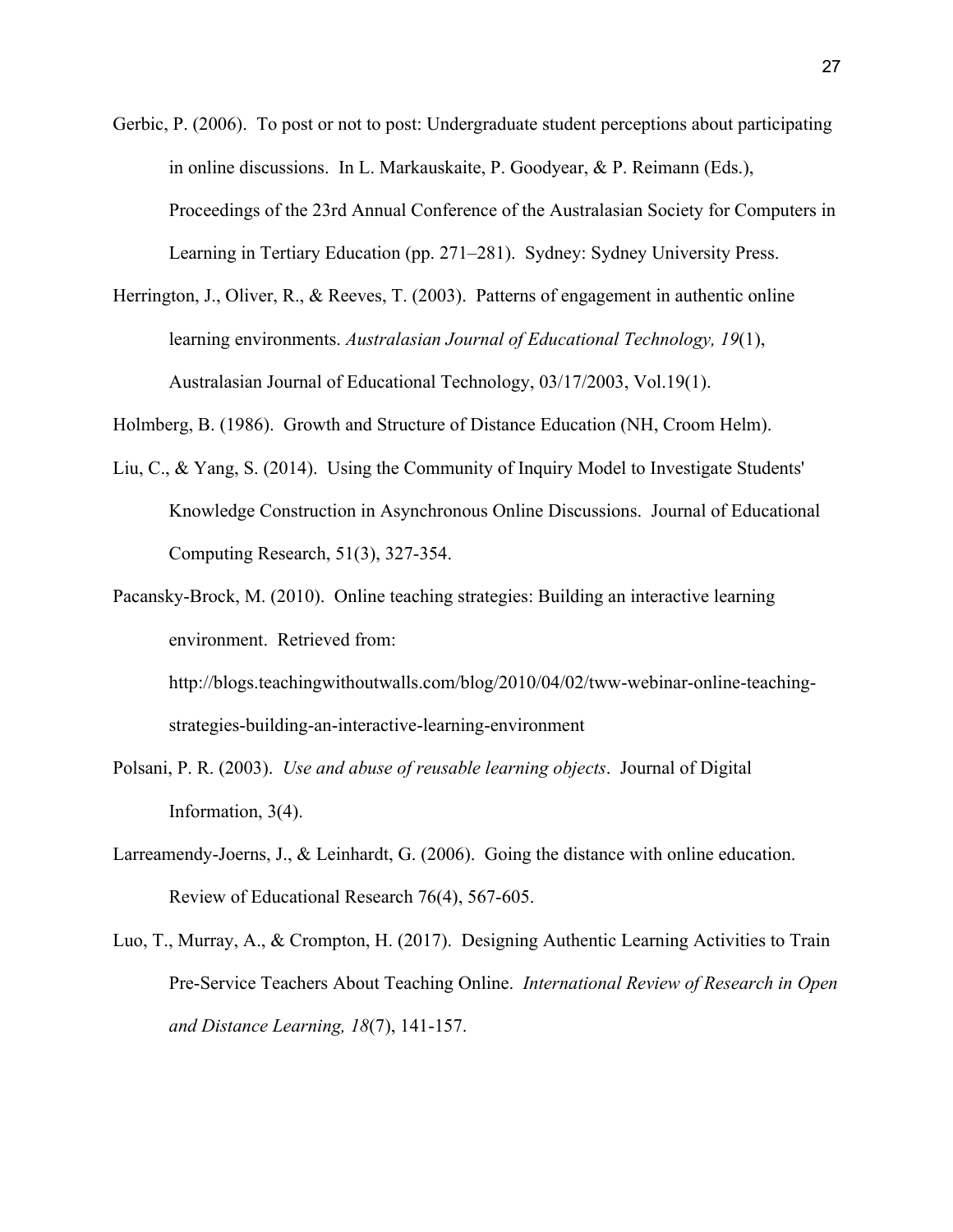- Harms, C. M., Niederhauser, D. S., Davis, N. E., Roblyer, M. D., & Gilbert, S. B. (2006). Educating educators for virtual schooling: Communicating roles and responsibilities. The Electronic Journal of Communication, 16(1 & 2).
- Matthews, D. (1999). The origins of distance education and its use in the United States. *T.H.E. Journal*, (27)2, 54-59.
- Mazzolini, Margaret, & Maddison, Sarah. (2007). When to Jump in: The Role of the Instructor in Online Discussion Forums. *Computers & Education, 49*(2), 193-213.
- Meyers, S. A. (2008). Using transformative pedagogy when teaching online. College Teaching, 56 (4), 219-24.
- Nandi, D., Hamilton, M., & Harland, J. (2012). Evaluating the quality of interaction in asynchronous discussion forums in fully online courses. *Distance Education, 33*(1), 5-30.
- Nipper, S. (1989). *Third generation distance learning and computer conferencing.* In R. Mason & A. Kaye (Eds.), Mindweave: Communication, computers, and distance education. Oxford, England: Pergamon Press.
- Newmann, F. M., & Wehlage, G. G. (1993). Educational leadership: Five standards of authentic instruction. Educational Leadership, 50(7), 8-12.
- Oviatt, D., Graham, C., Davies, R., & Borup, J. (2018). Online Student Use of a Proximate Community of Engagement in an Independent Study Program. *Online Learning Journal (OLJ), 22*(1), 223-251.
- Partnership, G. S. (2013, September 16). Authentic Learning Definition. Retrieved from https://www.edglossary.org/authentic-learning/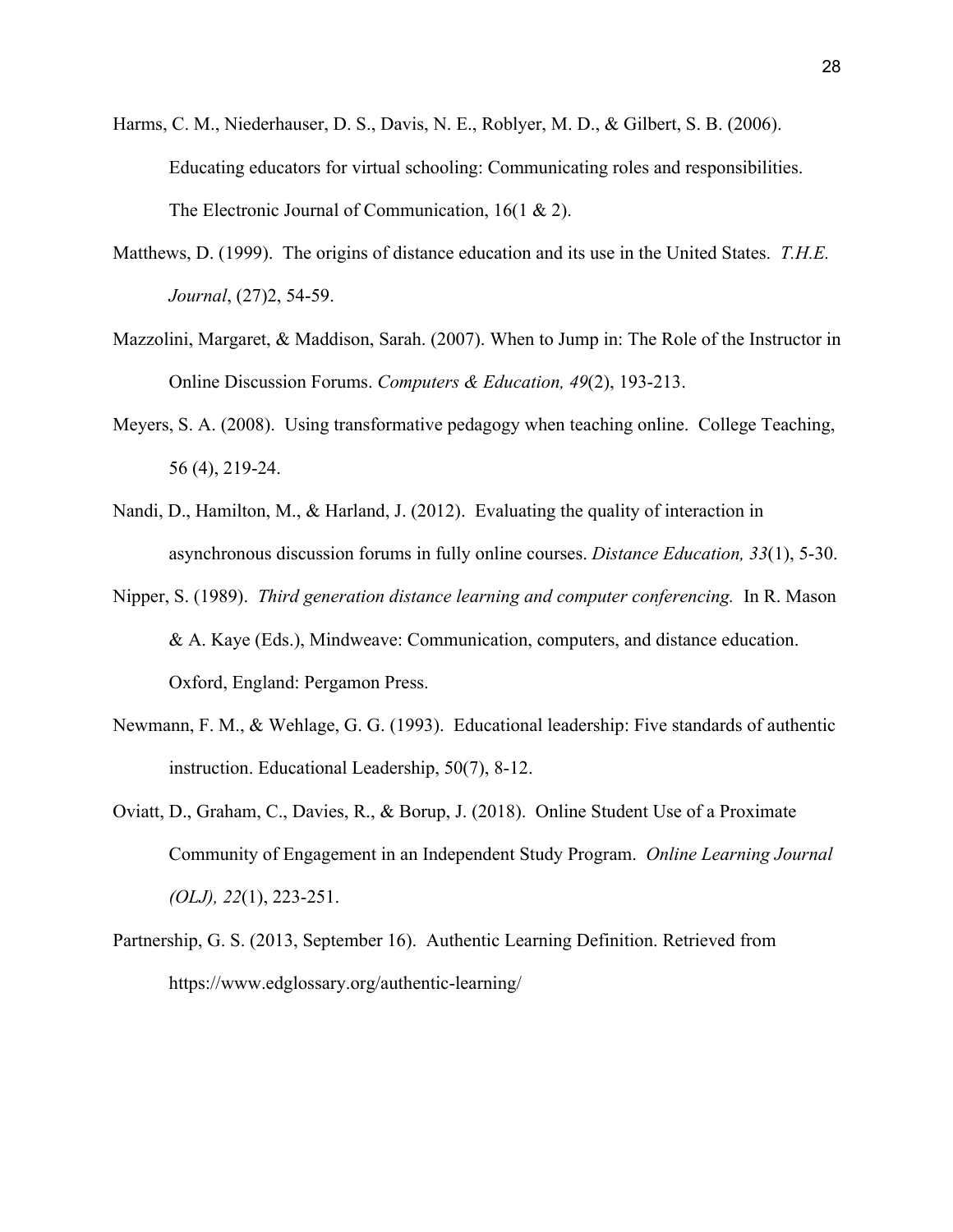- Revere, L., & Kovach, J. (2011). ONLINE TECHNOLOGIES FOR ENGAGED LEARNING: A Meaningful Synthesis for Educators. *Quarterly Review of Distance Education, 12*(2), 113-124,149-150.
- Rourke, L., Anderson, T. Garrison, D. R., & Archer, W. (2001). Assessing social presence in asynchronous, text-based computer conferencing. Journal of Distance Education, 14(3), 51-70.
- Roblyer, M. D., Davis, Lloyd, Mills, Steven C., Marshall, Jon, & Pape, Liz. (2008). Toward Practical Procedures for Predicting and Promoting Success in Virtual School Students. *American Journal of Distance Education, 22*(2), 90-109.
- Salmon, G. (2000). E-moderating: The key to teaching and learning online. London: Kogan.
- Scagnoli, N., Choo, J., & Tian, J. (2019). Students' insights on the use of video lectures in online classes. *British Journal of Educational Technology, 50*(1), 399-414.
- Selman, G. & Dampier, P. (1991). The Foundations of Adult Education in Canada (Toronto, Thompson Educational).
- Shim, J. P., & Guo, C. (2009). Weblog technology for instruction, learning, and information delivery. Decision Sciences Journal of Innovative Education, 7(1), 171-193.
- Sumner, J. (2000). Serving the System: A Critical History of Distance Education. *Open Learning, 15*(3), 267-85.
- Tokuhama-Espinosa, T. (2014). *Making classrooms better: 50 practical applications of mind, brain, and education science*. W.W. Norton & Company.
- Weinberger, A., Reiserer, M., Ertl, B., Fischer, F., & Mandl, H. (2005). Facilitating collaborative knowledge construction in computer-mediated learning environments with cooperation scripts. In R. Bromme, F. W. Hesse, & H. Spada (Eds.), Barriers and biases